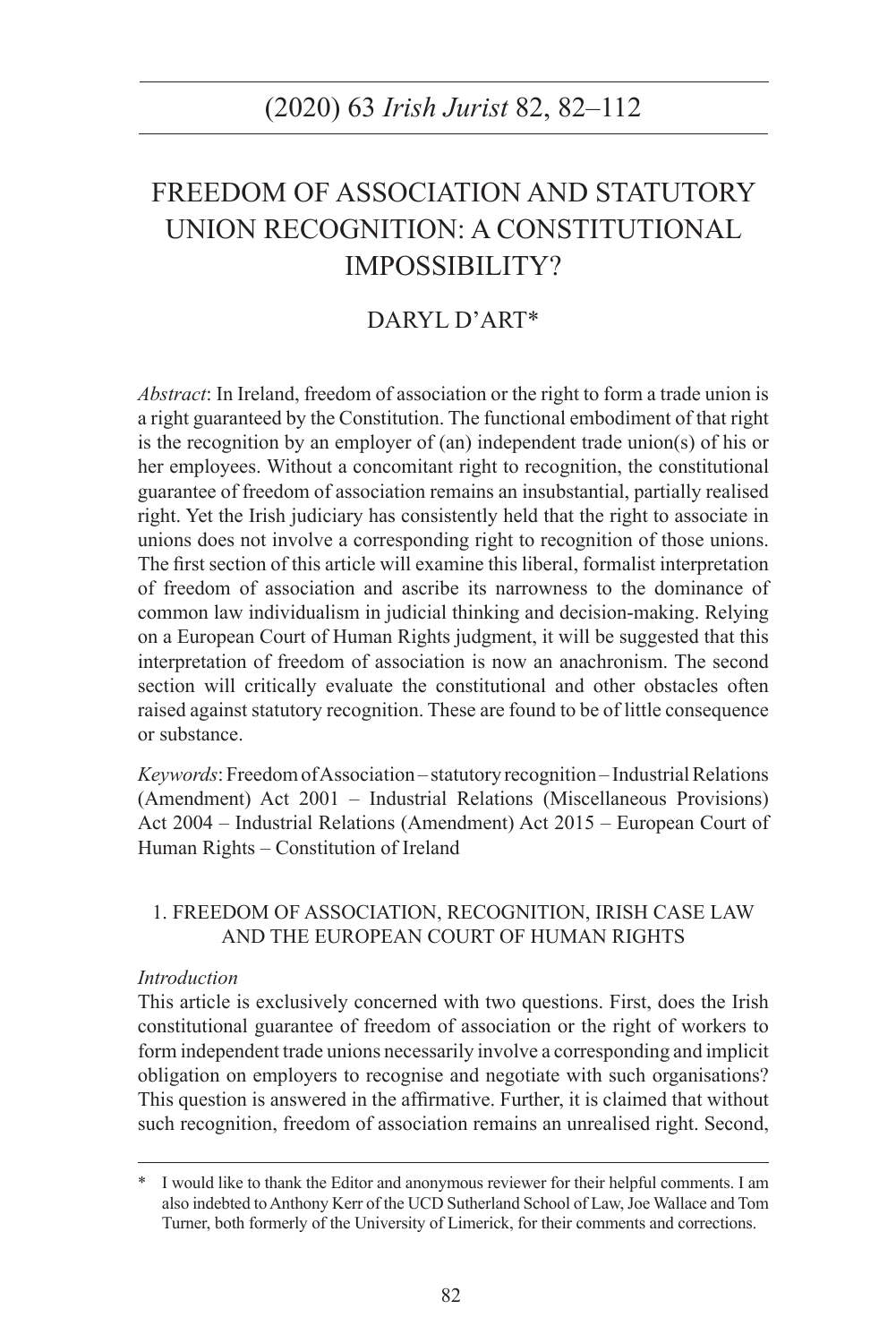would legislation facilitating union recognition, the practical embodiment of freedom of association, pass constitutional muster? It is argued here that a constitutional challenge to such legislation would likely fail. What is not addressed is the important but complex question regarding the efficacy of statutory recognition in promoting the growth of union membership, density and collective bargaining coverage.<sup>1</sup> Crucially, it seems, efficacy will depend on the nature, scope and operation of the legislation.2 This will be shaped by a constellation of forces, such as the strength of the union movement, the existence or absence of a political arm, the balance of forces within and outside Parliament, the dominant socio-economic and political ideology, along with the prevailing institutional arrangements. Consequently, assessing the efficacy of statutory recognition would involve a comparative study of such arrangements and their outcomes in the US, Canada, the UK and Scandinavia. Such a study is beyond the limited aims of this article.

Article 40.6.1°iii of the Irish Constitution 1937 guarantees the "right of the citizens to form associations and unions" but with the proviso that "[l]aws, however, may be enacted for the regulation and control in the public interest of the exercise of the foregoing right". Like many rights in the Constitution, the right of association is a qualified one.<sup>3</sup> Nevertheless, the Constitution specifies the right of citizens to form associations. This freedom to associate in unions is a hallmark of a democratic state. $4$ 

<sup>1.</sup> For a tentative consideration of this question, see D. D'Art and T. Turner, "Trade Union Growth and Recognition; The Irish Case in a Comparative Context" in J. Lind, H. Knudsen and H. Jorgensen (eds), *Labour and Employment Regulation in Europe* (Brussels: P.I.E. Peter Lang, 2004).

<sup>2.</sup> Legislation facilitating recognition, particularly in the US and the UK, is characterised by a procedural complexity that can frustrate its objective. On this, see K. Ewing and J. Hendy, "New Perspectives on Collective Labour Law: Trade Union Recognition and Collective Bargaining" (2017) 46(1) *Industrial Law Journal* 23–57 at 24 and 45– 47. See also, A. Bogg and R. Dukes, "Article 11 ECHR and the Right to Collective Bargaining: *Pharmacists Defence Union v Boots Management Services Ltd*" (2017) 46(4) *Industrial Law Journal* 543–565. These negative outcomes have been largely avoided in Scandinavia. In this regard, a lapsed Irish Bill was a model of simplicity and elegance. It appeared to have the potential to circumvent the complexity and legal wrangling sometimes associated with legislation on statutory recognition. See the Trade Union Representation (Miscellaneous Provisions) Bill 2018.

<sup>3.</sup> An attempt to challenge the constitutionality of the legislation restricting the freedom of members of the Garda to form or join unions was unsuccessful in both the High Court and Supreme Court in *Aughey v Ireland* [1986] I.L.R.M. 201 and [1989] I.L.R.M. 87; see D. Walsh, "The Garda Síochána: A Legal and Constitutional Perspective" in O'Mahony (ed.), *Criminal Justice in Ireland* (Dublin: IPA, 2002), p.453, fn.21. Since then, developments in Europe appear to challenge the *Aughey* judgment. In Resolution CM/ ResChS (2014) 12 *European Confederation of Police (Euro COP) v Ireland* Complaint No. 83/2012, complaints by the Association of Garda Sergeants and Inspectors under art.5 of the European Charter of Social Rights that they did not enjoy full trade unions rights owing to the prohibition of police representative organisations joining national employees' organisations was upheld by the European Committee of Social Rights. Subsequently, complaints by Irish Army personnel under arts 5 and 6 were also upheld in Resolution CM/ResChS (2018) 2 *(Euromil) v Ireland* Complaint No. 112/2014.

<sup>4.</sup> Article 11(1) of the European Convention on Human Rights states: "Everyone has the right to … freedom of association with others including the right to form and join trade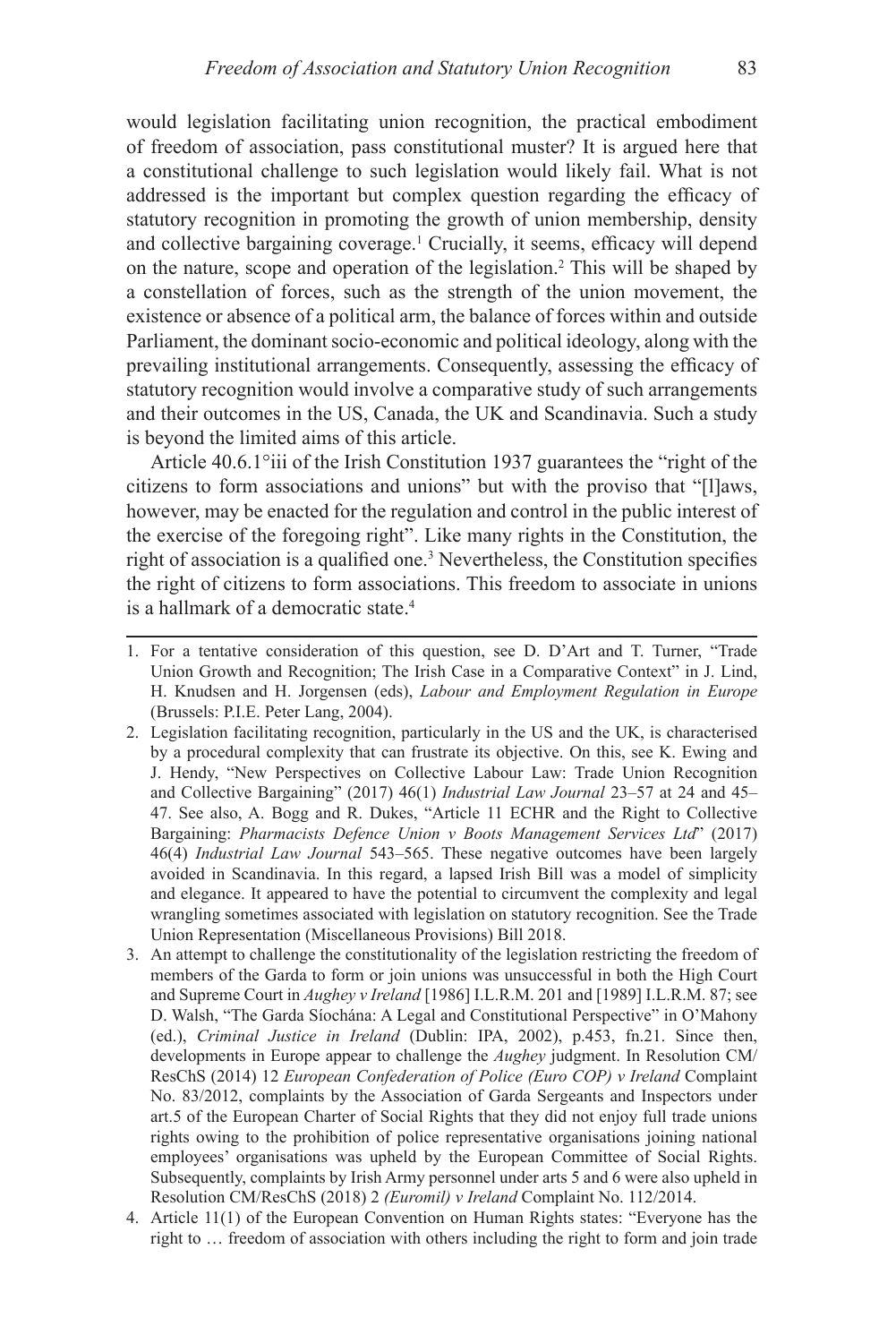A distinctive feature of freedom of association is that it can only be exercised collectively such that all legal guarantees of this freedom necessarily protect a collective activity. For workers, the act of association in unions is a means rather than an end.<sup>5</sup> Individuals join unions for two principal reasons: first, to deploy their collective strength in bargaining with the employer for improved terms and conditions; and second, to exercise some influence in the regulation of the employment relationship and their working lives. The classical definition of a trade union describes it as "a continuous association of wage earners for the purpose of maintaining and improving the conditions of their employment".<sup>6</sup> Collective bargaining is the union's *raison d'être*.<sup>7</sup> In Ireland, it is claimed, State policy is "supportive of trade unions and the concept of collective bargaining".8 Yet, joining a union without a right to recognition from the employer renders the exercise of the right to associate meaningless.9 Likewise, Casey suggests that in the absence of a right to bargain collectively with the employer, the freedom to associate is largely illusory.<sup>10</sup> Indeed, the International Labour Organization (ILO) holds that "collective bargaining cannot begin until the employer recognises an organisation for that purpose".11 Employers, it continues, "will give such recognition only if they believe it to be in their interests or if they are legally required to do so".12 So, to grant freedom of association or the right to organise in unions but provide no legal support for the concrete realisation of that right smacks of empty legal formalism. As one Canadian Chief Justice observed, "if freedom of association only protects the joining together of persons for common purpose, but not the pursuit of the very activities for which the association was formed, then the freedom is indeed legalistic, ungenerous, indeed vapid".13

- 6. S. & B. Webb, *The History of Trade Unionism* (New York: Longmans, Green, 1894), p.1.
- 7. J.P. Casey, "Reform of Collective Bargaining Law: Some Constitutional Implications" (1972) 7(1) *Irish Jurist* 1–16 at 4.
- 8. J. Horgan, "The Future of Collective Bargaining" in *Industrial Relations in Ireland* (Dublin: University College Dublin, 1987), p.168.
- 9. I. Lynch, "Lawyers and Unions; The Right of Freedom of Association in the Irish Constitution" in T. Murphy and P. Twomey (eds), *Ireland's Evolving Constitution 1937– 97: Collected Essays* (Oxford: Hart, 1998), p.227.
- 10.Casey, "Reform of Collective Bargaining Law: Some Constitutional Implications" (1972) 7(1) *Irish Jurist* 1–16 at 4.
- 11. *Collective Bargaining: A Workers' Education Manual*, 11th impression (Geneva: International Labour Office, 1978), p.28.
- 12.*Collective Bargaining: A Workers' Education Manual*, 11th impression (Geneva: International Labour Office, 1978), p.28.
- 13. *Reference re Public Service Employees Relations Act* (Alberta), [1987] 1 S.C.R. 313 at 38, cited in J. Fudge, "Labour Is Not a Commodity; The Supreme Court of Canada and Freedom of Association" (2004) 67(2) *Saskatchewan Law Review* 424–452 at 434.

unions for the protection of his [or her] interests." See also, Hogan, Whyte, Kenny and Walsh, *Kelly: The Irish Constitution*, 5th edn (Dublin: Bloomsbury Professional, 2018) ("*Kelly*: 5th edn (2018)"), pp.2153–2154.

<sup>5.</sup> F. von Prondzynski, *Freedom of Association and Industrial Relations: A Comparative Study* (London and New York: Mansell Publishing, 1987), p.84.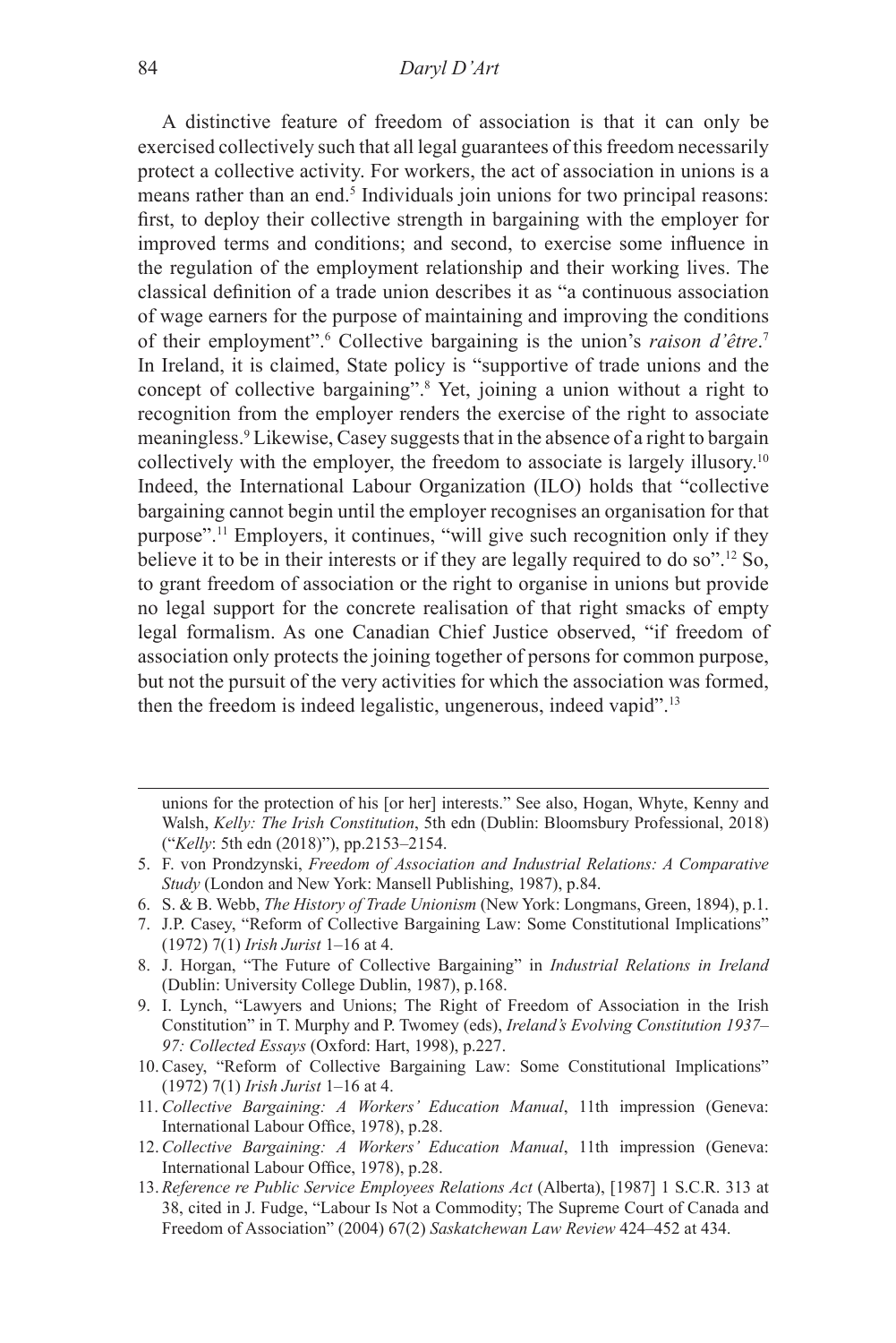For unions to bargain effectively, they may need legal support.<sup>14</sup> Such support usually involves statutory union recognition. In the US, Canada and the UK, statutory recognition involves the State legislating so as to enable a majority in a group, grade or category of workers who opt for union membership to give concrete expression to that democratic decision by obliging the employer to recognise and negotiate with the employees' union. Union recognition, it is claimed, is the democratic representation of the voice of employees.15 As will be seen, the proposition that union recognition is the logical corollary of freedom of association has not won universal acceptance. It is contingent on the adoption of a particular perspective.

### *Perspectives on freedom of association*

There are at least two interpretative approaches to determining the content or meaning of freedom of association. First, there is the formalist approach, which views freedom of association as deriving from the libertarian notion that all persons should be entitled to associate or not to associate with other persons of their choice in a non-coercive way.16 From this perspective, freedom to associate applies equally to members of political parties or social clubs as it does to trade unions. It is a very limited view going only so far as to allow for the association to take place.<sup>17</sup> Limited though it may be, this interpretation of freedom of association probably sits quite comfortably within the common law tradition. Many Irish judges subscribe to and apply this formalist understanding of freedom of association.18

A second way of interpreting freedom of association is the purposive or functional approach. This view sets freedom of association in the context of the 19th-century Europe-wide workers' struggle against anti-union laws and the pursuit of legal acceptance.19 Given that context, the eventual granting of freedom to associate reflects the political and legal acceptance of trade unions.20 Freedom of association in the Irish Constitution, one Chief Justice commented, was "designed to make clear that trade unions were accepted and not alone accepted but guaranteed protection". Irish trade unions, he continued, were the main, if

<sup>14.</sup> A.C.L. Davies, *Perspectives on Labour Law* (Cambridge: Cambridge University Press, 2004), p.198. See also, J.F. Geary "Employee Voice in the Irish Workplace: Status and Prospect", in R.B. Freeman, P. Boxall and P. Haynes (eds), *What Workers Say: Employee Voice in the Anglo-American Workplace* (Ithaca and London: ILR Press, 2007).

<sup>15.</sup> S. Deakin and G.S. Morris, *Labour Law*, 4th edn (Oxford: Hart, 2005), p.875.

<sup>16.</sup> von Prondzynski, *Freedom of Association and Industrial Relations: A Comparative Study* (1987), p.225.

<sup>17.</sup> B. Wilkinson, "Workers, Constitutions and the Irish Judiciary: A Jurisprudence of Labour Liberty?" (1989) 24(2) *Irish Jurist* 198–226 at 211–213.

<sup>18.</sup> See fnn.39–44.

<sup>19.</sup> A. Jacobs, "Collective Self-Regulation" in B. Hepple (ed.), *The Making of Labour Law in Europe: A Comparative Study of Nine Countries up to 1945* (Oxford: Hart, 2010 (reprint)).

<sup>20.</sup> B. Wilkinson, "Workers, Constitutions and the Irish Judiciary: A Jurisprudence of Labour Liberty?" (1989) 24(2) *Irish Jurist* 198–226 at 211.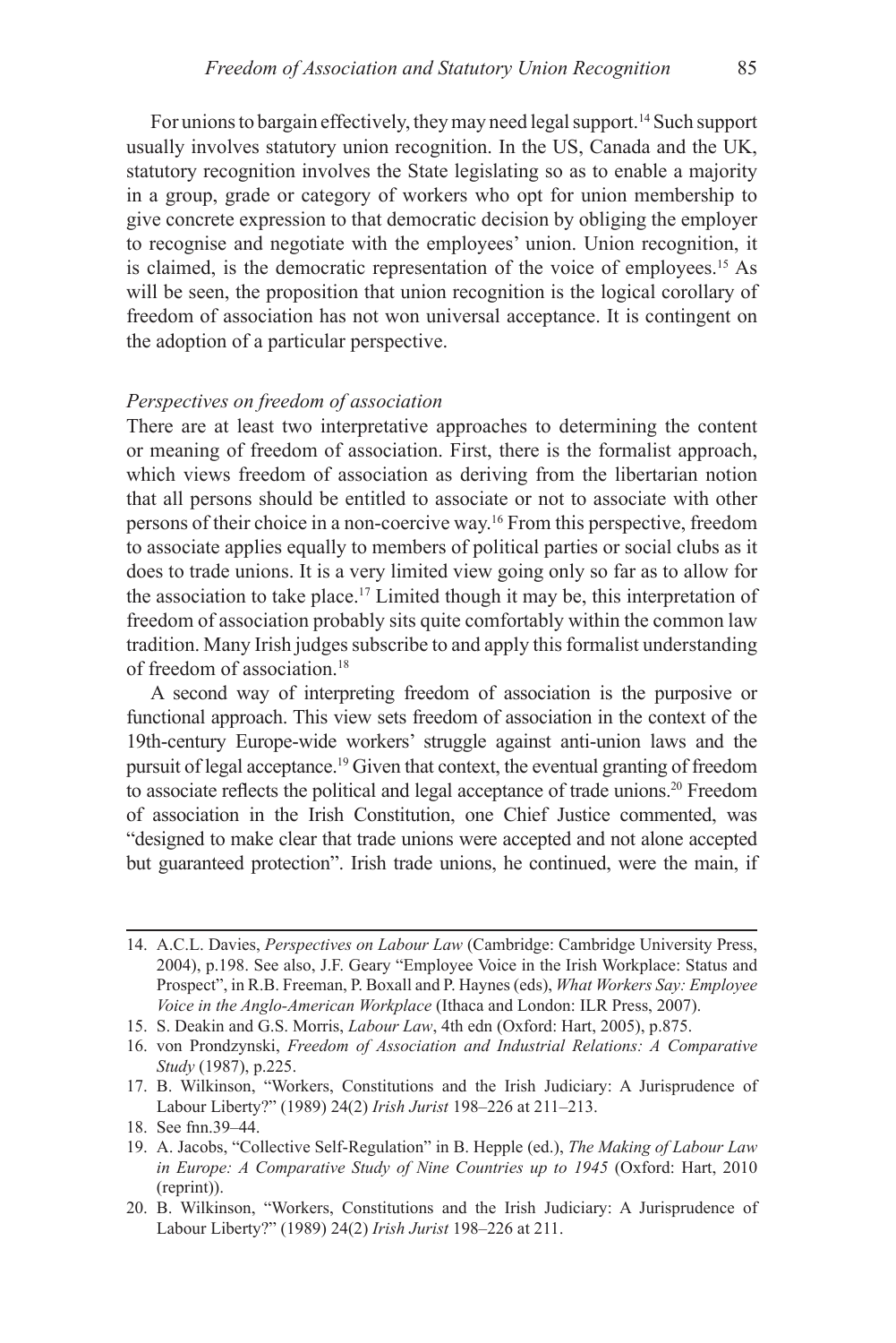not the only type of union contemplated by Art.40.6.1°iii.21 Thus, freedom of association is a functional guarantee which is protected in order to secure a clearly defined social purpose. That social purpose is the attainment of some parity in bargaining power between employer and workers.22 In national and international law, the rationale underpinning freedom of association is not the protection of individual interests but rather one of securing a more equitable distribution of power within the working environment and, beyond that, to society as a whole.<sup>23</sup> It follows that a functional interpretation of freedom of association necessarily involves recognition and negotiation with independent trade unions.

The functional approach would claim that the positive aspect of freedom of association—the right to associate—and the negative aspect—the right to dissociate—are not two aspects of the same freedom. The positive right concerns the individual as an active participant in social activities and is a collective right in so far as it can only be exercised jointly by a plurality of individuals. Alternatively, the negative freedom aims at protecting the individual against being grouped together with others with whom he or she does not agree and for purposes of which he or she does not approve. While strong protection for the individual is essential, this can be guaranteed under other headings such as freedom of conscience, freedom of religion and freedom of expression. There is no necessity to turn freedom of association into an anti-collectivist concept. It would be strange, von Prondzynski remarks, if the main substance of freedom of association, introduced to allow workers to combine, was now to be seen as the right of individuals to an isolated existence.24 Neither by logic or implication is this negative right part of the positive freedom to associate.<sup>25</sup>

The above reasoning is at odds with decisions of the Irish courts and the European Court of Human Rights (ECtHR). In *Education Company of Ireland v Fitzpatrick (No.2)*, the Supreme Court found that the constitutional guarantee of freedom to associate necessarily implied a right to dissociate.26 Neither the Irish nor German constitutions specifically mention a right of dissociation, yet that negative right has been deduced from the positive right to associate.<sup>27</sup> Likewise, in a number of judgments the ECtHR has concluded that art.11 of the

- 24. von Prondzynski, *Freedom of Association and Industrial Relations: A Comparative Study* (1987), p.232.
- 25. Deakin and Morris, *Labour Law* (2005), p.805. See also, S. Leader, *Freedom of Association: A Study in Labour Law and Political Theory* (New Haven and London: Yale University Press, 1992); Ch.7 shows the flaws of an unqualified right to dissociate. See also the dissenting judgment of Maguire C.J. in *Educational Company of Ireland v Fitzpatrick (No.2)* [1961] I.R. 345.
- 26. J.P. Casey, "Some Implications of Freedom of Association in Labour Law: A Comparative Survey with Special Reference to Ireland" (1972) 21 *International and Comparative Law Quarterly* 699–717 at 704–705.
- 27. Casey (1972) 21 *International and Comparative Law Quarterly* 699–717 at 703.

<sup>21.</sup> Maguire C.J. in *Educational Company of Ireland v Fitzpatrick (No.2)* [1961] I.R. 345 at 379–380 cited in Wilkinson, "Workers, Constitutions and the Irish Judiciary: A Jurisprudence of Labour Liberty?" (1989) 24(2) *Irish Jurist* 198–226 at 211–212.

<sup>22.</sup> von Prondzynski, *Freedom of Association and Industrial Relations: A Comparative Study* (1987), p.225.

<sup>23.</sup> von Prondzynski, *Freedom of Association and Industrial Relations: A Comparative Study* (1987), p.232.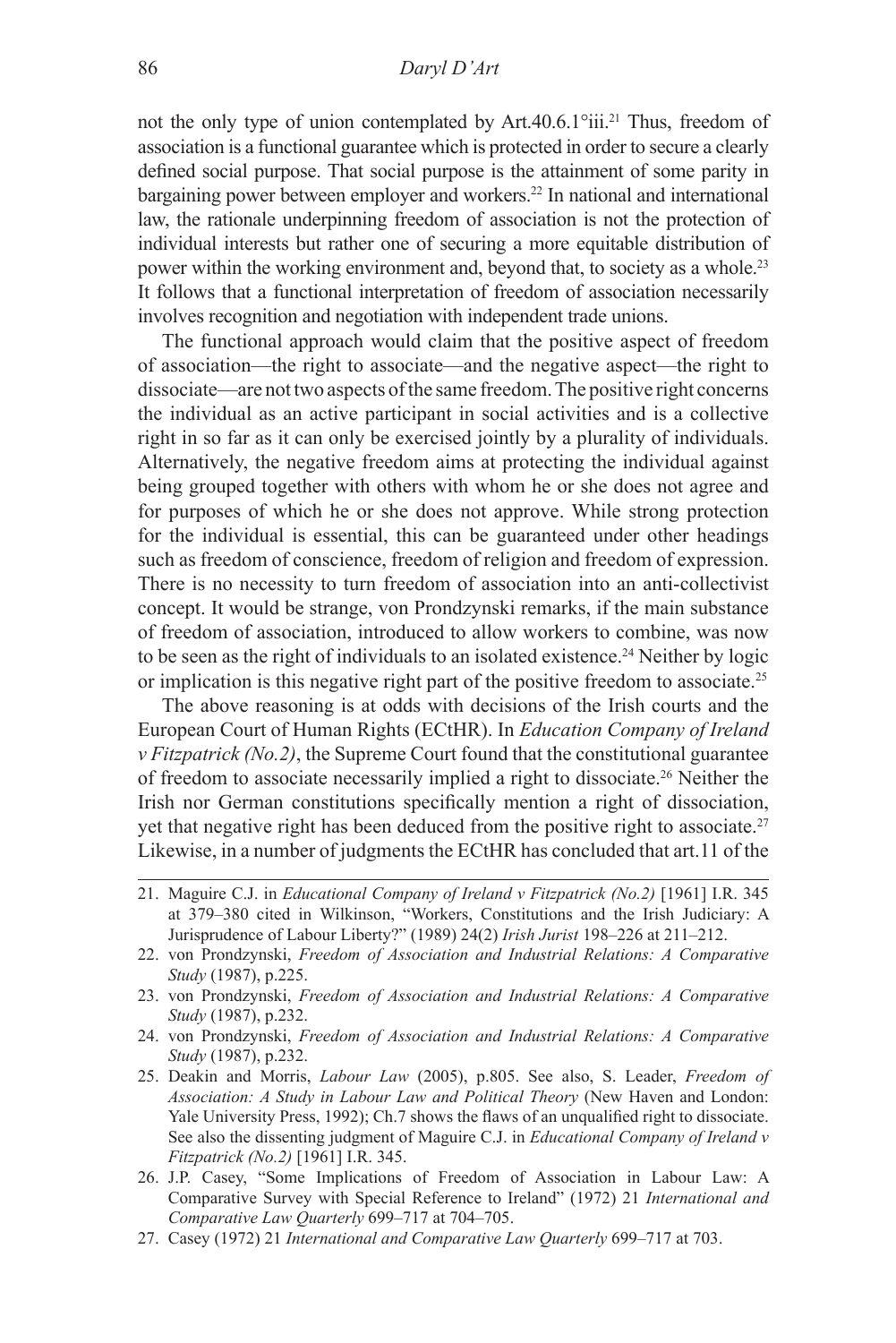European Convention on Human Rights (freedom of association) encompasses a negative right of association.28 Whether the guarantee of the right to form unions can be understood only in the context of a right to dissociate will depend on the purpose and policy of the guarantee. If it is seen as an affirmation, against the State and the employer, of the right of unions to exist—a reasonable construction—then no implied right to dissociate is necessary.29

### *Freedom of association and recognition in Irish case law*

In their review of litigation in the Irish courts concerning freedom of association, Hogan and Whyte note that the cases "almost invariably concerned the protection of individuals in their relations with trade unions rather than the protection of organised labour in its relationship with the State or with employers pursuing anti-union policies".<sup>30</sup> The Irish judiciary has dealt with freedom of association arguments primarily in relation to questions of individual choice in respect of whether to associate or in terms of the rights of discontented individuals against their union.<sup>31</sup> Two factors have been identified to explain this individualist focus: traditional union distrust of the law and a preferential reliance on industrial muscle.<sup>32</sup> Certainly, union wariness regarding the law has substantial historical and some contemporary justification.<sup>33</sup> Yet to assume a preference or an automatic propensity for industrial action, though a popular myth, is mistaken. Generally, unions and their members are cautious regarding strike action given the hardships involved, the uncertain outcomes and possible public opprobrium. Indeed, a principal objective of collective bargaining is to seek solutions through negotiation and compromise. The strike is a last resort. A case in point is the Ryanair pilots' pursuit of recognition. Over a 14-year period, they made extensive use of the State's industrial relations machinery and existing legislation, even appearing in the Supreme Court, but all to no avail.34 It was the last resort of a strike that brought eventual recognition.

- 28. *Young, James and Webster v UK*, ECtHR app. No. 7806/77, 13 August 1981; *Sigurjonsson v Iceland*, ECtHR app. No. 16130/90, 30 June 1993; *Sorenson and Rasmussen v Denmark*, ECtHR app. Nos 52562/99 and 52620/99, 11 January 2006. See also, van Veen, "Negative Freedom of Association: Article 11 of the European Convention for the Protection of Human Rights and Fundamental Freedoms" (2000) 3(1) *International Journal of Not-for-Profit Law*. Available at *https://www.icnl.org/resources/research/ ijnl/negative-freedom-of-association-article-11-of-the-european-convention-for-theprotection-of-human-rights-and-fundamental-freedoms*.
- 29. Casey (1972) 21 *International and Comparative Law Quarterly* 699–717 at 707–708. See also, J. Fudge, "Labour Is Not a Commodity: The Supreme Court of Canada and the Freedom of Association" (2004) 67 *Saskatchewan Law Review* 425–452 at 444, fn.89.
- 30. Hogan and Whyte, *J.M. Kelly: The Irish Constitution*, 4th edn (Dublin: Tottel, 2003) ("*Kelly*, 4th edn (2003)"), p.1793.
- 31. B. Wilkinson, "Workers, Constitutions and the Irish Judiciary: A Jurisprudence of Labour Liberty?" (1989) 24(2) *Irish Jurist* 198–266 at 212. See also, *O'Connell v BATU* [2014] IEHC 360.
- 32. *Kelly*, 4th edn (2003), p.1793.
- 33. D. D'Art, *Untying Workers' Hands: Trade Unions and the 1990 Industrial Relations Act*, report commissioned by the Workers Party, Dublin, 2018, pp.14–16.
- 34. M. O'Sullivan and P. Gunnigle, "Union Avoidance in Europe's Largest Low-Cost Airline: Bearing All the Hallmarks of Oppression" in Turner, D. D'Art and M. O'Sullivan (eds),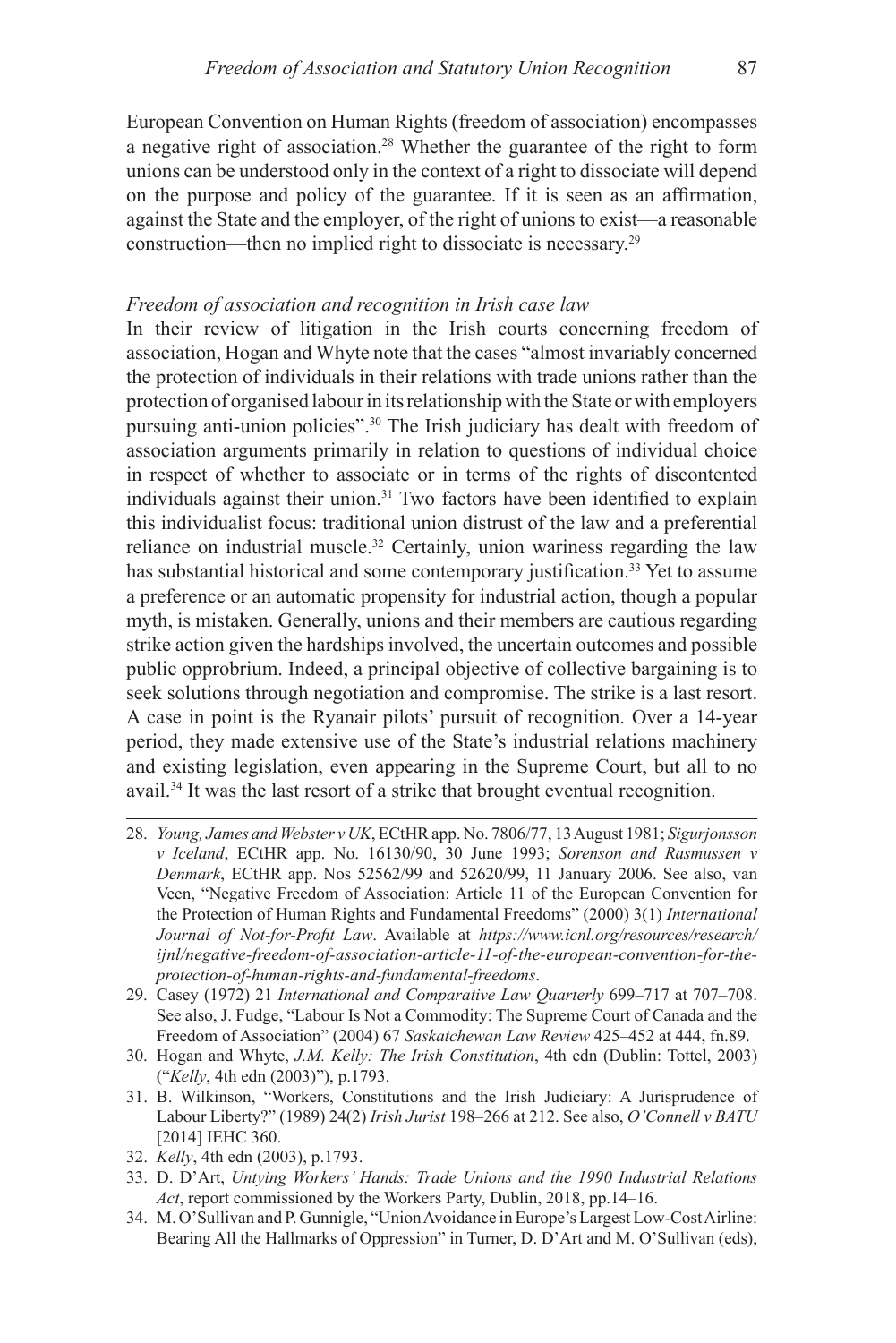A more probable explanation for the individualist interpretation of freedom of association may be common law assumptions regarding the contract of employment. A venerable assumption deriving from that tradition is that employers and workers meet in the market as individual and equal contracting parties in the buying and selling of labour. Such a view has been characterised as "an indispensable figment of the legal mind".35 Nonetheless, this individualist view of the contract of employment reinforces a common law stance that is unsympathetic if not hostile to collectivism.36 The Irish judiciary, Wilkinson claims, continues to harbour the hostility of the common law to collective labour.<sup>37</sup> This in turn may influence judicial interpretation of freedom of association.

Irish courts have consistently found that workers' right of association does not involve a corresponding obligation on an employer to negotiate with the workers' association or union.38 In *EI Co Ltd v Kennedy*, Walsh J. stated that "in law an employer is not obliged to meet anybody as the representative of his workers, nor indeed is he obliged to meet the worker himself for the purpose of discussing any demand which the worker may make".39 Nearly 20 years later, this ruling still held sway. In *Dublin Colleges ASA v City of Dublin VEC* where teachers sought recognition from the employer, Hamilton J. accepted that the plaintiffs had a constitutional right of association. However, he continued, "there was no corresponding obligation on a body or any person … to recognise that association for the purpose of negotiating terms and conditions of employment of its members".40 Again, in *Abbot v ITGWU*, McWilliam J. stated that "the suggestion … that there is a constitutional right to be represented by a union in the conduct of negotiations with employers … in my opinion could not be sustained. There is no duty placed on any employer to negotiate with any citizen or body of citizens".41 Similarly, in *Association of General Practitioners v Minister for Health*, the applicants contended that "they had a constitutional right to be represented by the association of their choice when terms and conditions of employment were being decided".<sup>42</sup>

*Are Trade Unions Still Relevant? Union Recognition 100 Years On* (Dublin: Orpen Press, 2013), pp.270–273.

<sup>35.</sup> O. Kahn-Freund, *Labour and the Law*, 2nd edn (London: Stevens, 1977), p.6.

<sup>36.</sup> F. von Prondzynski and C. McCarthy, *Employment Law* (London: Sweet & Maxwell, 1984), pp.2–3; D.G. Morgan, *A Judgement Too Far? Judicial Activism and the Constitution* (Cork: Cork University Press, 2008 (reprint)), pp.2–22.

<sup>37.</sup> Wilkinson (1989) 24(2) *Irish Jurist* 198–226 at 200. In support, Wilkinson cites Casey, "The Injunction in Labour Disputes in Eire" (1969) 18 *International & Comparative Law Quarterly* 347; von Prondzynski, "Trade Disputes and the Courts: The Problem of the Labour Injunction" (1981) 16(2) *Irish Jurist* 228–240; T. Kerr, "The Problem of the Labour Injunction Revisited" (1983) 18(1) *Irish Jurist* 228–240; T. Kerr and G. Whyte, *Irish Trade Union Law* (Bristol: Professional Books, 1985), Ch.11, pp.316–336.

<sup>38.</sup> *Kelly*, 4th edn (2003), p.1803.

<sup>39.</sup> [1968] I.R. 69 at 68, cited in *Kelly*, 4th edn (2003), p.1804, fn.335.

<sup>40.</sup> Unreported, High Court, 31 July 1983 at p.5, cited in *Kelly*, 4th edn (2003), pp.1803– 1804.

<sup>41.</sup> [1982] 1 J.I.S.S.L. 56 at 59, cited in *Kelly*, 4th edn (2003), p.1804.

<sup>42.</sup> [1995] 1 I.R. 382 at 391, cited in C. Maguire, "Trade Unions and the Constitution" in Reagan (ed.), *Employment Law* (Dublin: Tottel, 2009), p.640.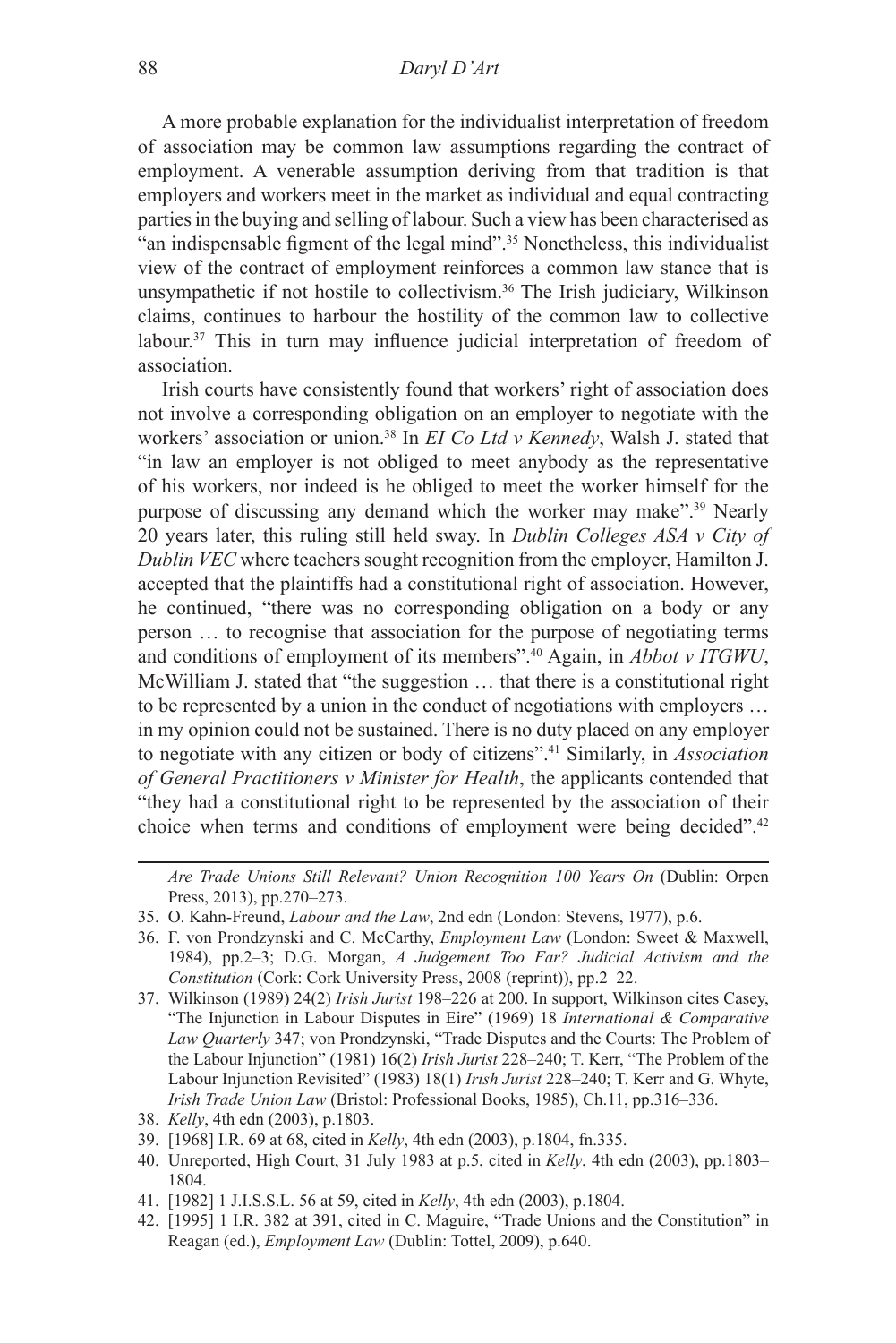This contention was rejected by O'Hanlon J. He denied that there was any obligation imposed by ordinary law or the Constitution on an employer to negotiate with an organisation representing employees. The employer was at liberty to negotiate with one employee's organisation to the exclusion of another or to negotiate with neither.43 Finally, in *Ryanair v Labour Court*, the Supreme Court appeared to go even further in emphasising the absence of any connection between the right to associate and union recognition. In an obiter remark, Geoghegan J. said "it is not in dispute that as a matter of law Ryanair is perfectly entitled not to deal with trade unions". This followed established precedent but, he continued, "nor can a law be passed compelling it to do so".<sup>44</sup> Legislation facilitating recognition, the practical embodiment of freedom of association, was apparently an impossibility.45 The Supreme Court judgment in *Ryanair* was to have far-reaching if unintended consequences. It eventually culminated in the enactment of the Industrial Relations (Amendment) Act 2015. However, the immediate effect of the judgment was to render the existing Industrial Relations (Amendment) Act 2001 a dead letter.

#### *The Industrial Relations (Amendment) Act 2001*

Prior to the passage of the Industrial Relations (Amendment) Act 2001, two courses of action were open to a union that was refused recognition by the employer. The union could strike or alternatively refer the matter to the Labour Court under s.20(1) of the Industrial Relations Act 1969. Where the court found in favour of recognition, there was no legal obligation on the employer to comply. Between 1985 and 1991, the Labour Court issued 67 recommendations.<sup>46</sup> Of these, 59 (or 88 per cent) favoured recognition. But only 16 firms acted on the recommendation and granted recognition, a success rate of just 27 per cent.<sup>47</sup> As a route to recognition, the Labour Court appeared ineffective. The court, it seemed, required some form of additional legislative support.

The result was the Industrial Relations (Amendment) Act 2001, subsequently amended by the Industrial Relations (Miscellaneous Provisions) Act 2004.48 It had a twofold objective: first, to ameliorate the increasing difficulties

<sup>43.</sup> *Association of General Practitioners*, cited in Maguire, "Trade Unions and the Constitution" in *Employment Law* (2009), p.641.

<sup>44.</sup> [2007] 4 I.R. 199 at 215.

<sup>45.</sup> See *Kelly*, 5th edn (2018), pp.2147–2148.

<sup>46.</sup> For developments post-1991, see A. Kerr, *The Trade Union and Industrial Relations Acts*, 5th edn (Dublin: Round Hall, 2015), pp.269–272.

<sup>47.</sup> D. D'Art and T. Turner, "Union Recognition in Ireland: one step forward or two steps back?" (2003) 34(3) *Industrial Relations Journal* 226–240 at 227.

<sup>48.</sup> The refusal of many employers to implement Labour Court recommendations for union recognition prompted the Irish Congress of Trade Unions (ICTU) to seek some form of statutory enforcement. Under "Partnership 2000" a high-level group was established to consider the question. It consisted of the Departments of the Taoiseach, Finance and Enterprise, Trade and Employment, ICTU, the Irish Business and Employers Confederation and the Industrial Development Authority. The final report of the High-Level Group on Union Recognition was produced in 1999. Out of this came the Industrial Relations (Amendment) Act 2001, subsequently amended in 2004 and again in 2015. See Kerr, *The Trade Union and Industrial Relations Acts*, 5th edn (2015), p.269.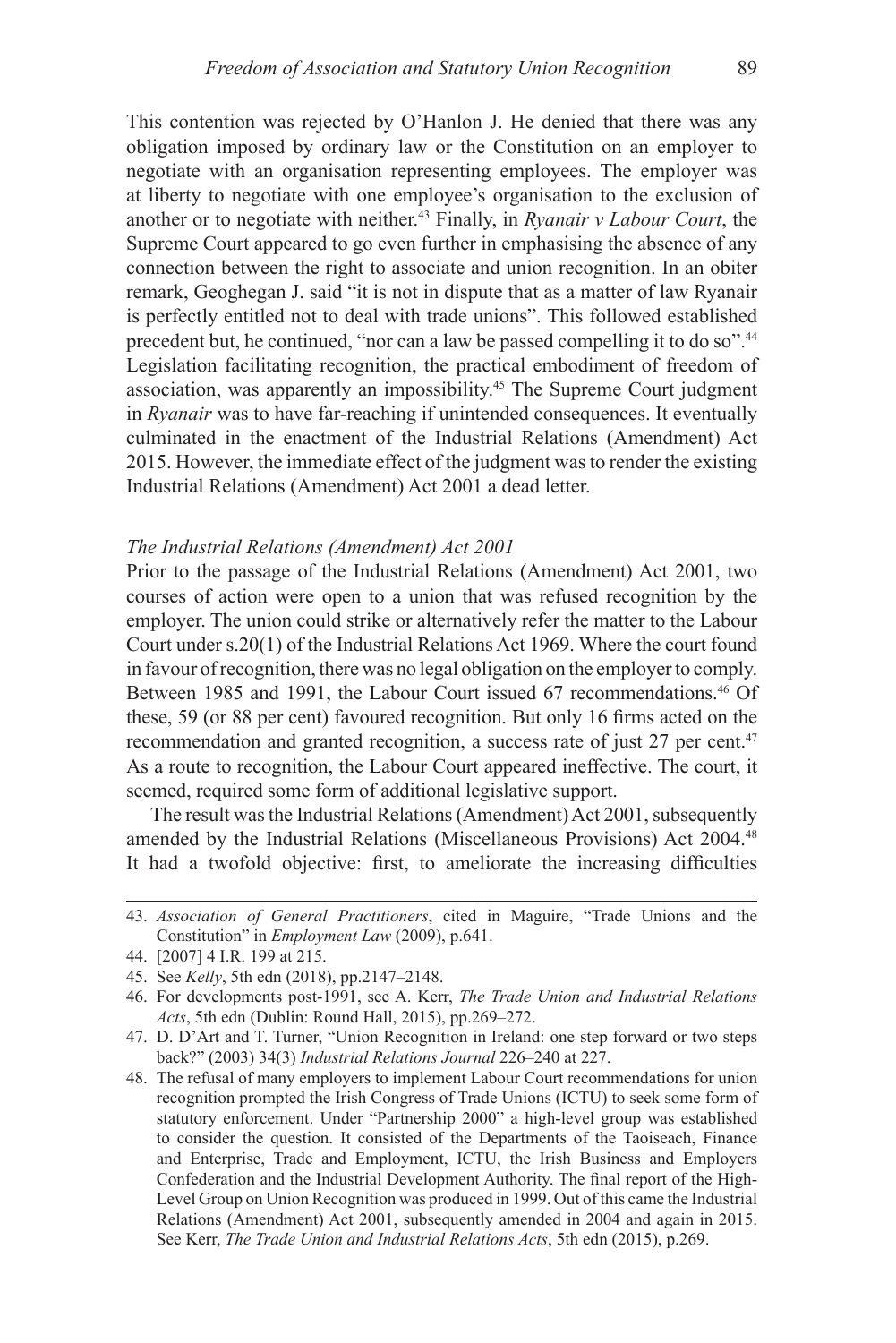experienced by unions seeking recognition; and second, to counter the growing disregard by a majority of employers of Labour Court recommendations supporting such requests. Although the contested question of recognition prompted the legislation, the Labour Court was precluded from issuing a determination on collective bargaining or union recognition.<sup>49</sup>

This is how the Act operated. Union members in a non-union enterprise could, if dissatisfied with pay, conditions or the fairness of procedures, seek assistance from the Labour Court.<sup>50</sup> Where the employer was willing to address the issues in dispute, the court, would disengage. If the dispute could not be resolved or the employer refused engagement, the union could then seek a Labour Court investigation and subsequent recommendation. However, before such an investigation could proceed, it had to be established that the employer concerned *did not* engage in collective bargaining.<sup>51</sup> The Act did not define collective bargaining.52 Yet this was hardly a conundrum. The presence or absence of collective bargaining is easily discovered through the application of ILO principles. As already noted, the ILO holds that recognition of an independent trade union is a fundamental precondition for the existence of collective bargaining.53 This principle and the efficacy of the Act itself were challenged in *Ryanair v Labour Court*.

### *Ryanair v Labour Court* and the 2001 and 2004 Acts

Ryanair, a litigious anti-union employer, was in dispute with its pilots. The pilots sought a Labour Court investigation under the provisions of the 2001/4 Acts. It was opposed by the company which claimed it already carried on collective bargaining through its employee representative council or excepted body.54 Consequently, the Labour Court was acting ultra vires. These claims were rejected by the Labour Court. While acknowledging the probability that Ryanair communicated and consulted with its employees, it nevertheless concluded that it did not engage in collective bargaining.55 Ryanair sought and was granted judicial review. Its application to quash the Labour Court decision

<sup>49.</sup> Industrial Relations (Amendment) Act 2001 s.6(2).

<sup>50.</sup> For the purposes of this article, a non-union enterprise is one that does not recognise or negotiate with (an) independent trade union(s) regardless of the number of employees who may be union members.

<sup>51.</sup> Industrial Relations (Amendment) Act 2001 s.2(1)a.

<sup>52.</sup> Initially, the absence of an Irish statutory definition of collective bargaining appeared unproblematic. In *Ashford Castle Hotel v SIPTU* [2006] IEHC 201, the court gave the term a meaning "it would normally bear in an industrial relations context", cited in Kerr, *The Trade Union and Industrial Relations Acts* (2015), p.278. See also, Kerr, "Legislative Developments" (2004) 1(3) *Irish Employment Law Journal* 98–101.

<sup>53.</sup> See fn.12 and also B. Gernigon, A. Odero and H. Guido, *Collective Bargaining: ILO standards and principles of supervisory bodies* (Geneva: ILO, 2000), p.95.

<sup>54.</sup> The "excepted body" is a creation of the Trade Union Act 1941 (s.6(3)(a)). An excepted body is defined as "a body which carries on negotiations for the fixing of wages or other conditions of employment of its own but no other employees". The excepted body, Kerr and Whyte note, affords some protection for house unions and may infringe art.2, s.2 of the ILO Convention 98: Kerr and Whyte, *Irish Trade Union Law* (1985), p.52.

<sup>55.</sup> Labour Court Decision No. DEC-P-051 reported in (2005) 16 E.L.R. 99 (25 January 2005).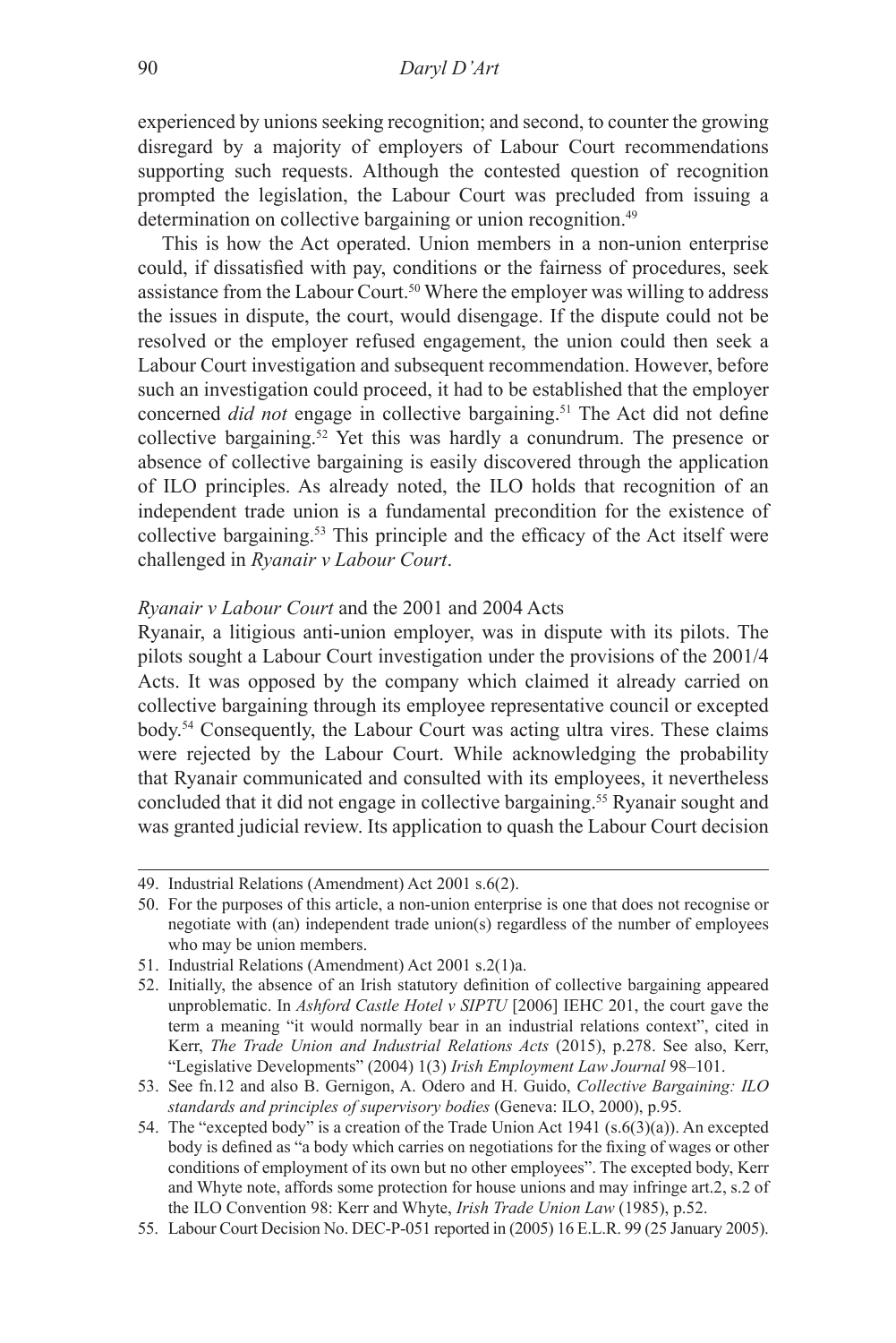was refused in the High Court.<sup>56</sup> The company's appeal to the Supreme Court was allowed. It concluded that Ryanair carried on collective bargaining through its employee representative council.57

There are, it is submitted, difficulties that emerge from this judgment. In the absence of an Irish statutory definition of collective bargaining, the Supreme Court settled for a dictionary definition.<sup>58</sup> The particular dictionary and the definition on which the court relied remain unclear.<sup>59</sup> In the context of the case, sourcing a definition from a dictionary seemed somewhat misguided. If there was a definitional problem, a practical and pragmatic solution had already been provided in *Ashford Castle Hotel v SIPTU*. <sup>60</sup> Furthermore, there was ready to hand a long-standing internationally accepted definition of collective bargaining in the ILO Recommendation 91. Ireland, it should be added, had ratified various ILO Conventions in the 1950s.

This oversight was compounded by the Supreme Court's understanding of the nature of an excepted body or the employee representative council as operated by Ryanair. An excepted body could be established only at the behest of the employer and did not necessarily require the consent or participation of the employees. Employee withdrawal was of no consequence to its continued existence.<sup>61</sup> In accordance with the Supreme Court's definition of collective bargaining, this body could carry on collective bargaining negotiations with its progenitor employer. Such a body was one established, dominated and controlled by the employer. It was, in short, the employer's creature or an indigenous version of a company or house union. Disparities of power and employee dependence are endemic features of such organisations. Indeed, company or house unions have long been stigmatised as an unfair labour practice. In Canada and the United States, employer-dominated bodies or house unions have been declared illegal since 1935.<sup>62</sup> The ILO categorises any workers' organisation established under the control and domination of the employer as an interference with the right of freedom of association.<sup>63</sup> Whatever negotiations might have gone on with the excepted body or the

<sup>56.</sup> *Ryanair (applicant) v Labour Court (respondent)* [2005] IEHC 330.

<sup>57.</sup> *Ryanair v Labour Court* [2007] IESC 6 at p.217 para.38, and pp.225–6 para.55.

<sup>58.</sup> *Ryanair v Labour Court* at pp.217–18 para.40, and pp.221–2 para.46.

<sup>59.</sup> See A. Kerr, "Industrial Relations Law" in M. Regan, general editor, *Employment Law*, Tottel Publishing Ltd., Dublin (2009), p.668 at fn.19.

<sup>60.</sup> See fn.52.

<sup>61.</sup> *Ryanair v Labour Court* at p.211 para.29, and p.217 para.39. While employee withdrawal was of no consequence to the continuing existence of an excepted body, a different rule applied to the employer: *Iarnród Éireann v Holbrooke* [2001] 1 I.R. 237 held "a body cannot be an excepted body if the employer refuses to negotiate with it", quoted by Maguire, "Trade Unions" in M. Regan (ed.), *Employment Law* (2009), p.643.

<sup>62.</sup> T. Kerr and G. Whyte, *Irish Trade Union Law* (1985), p.52. See also, D. D'Art and T. Turner, "Ireland in breach of ILO Conventions on Freedom of Association, claim academics" (2007) IRN No. 11, *Industrial Relations News*, 21 March 2007, pp.1–4. See also B. Ogle, *Off the Rails: The Story of ILDA* (Dublin: Currach Press, 2004).

<sup>63.</sup> ILO, *Collective Bargaining* (Geneva 1960), pp.6–7. See also, ILO Recommendation (No. 91) *Collective Agreements and ILO Convention* and (No. 98) *Concerning the Application of the Principles of the Right to Organise and to Bargain Collectively.*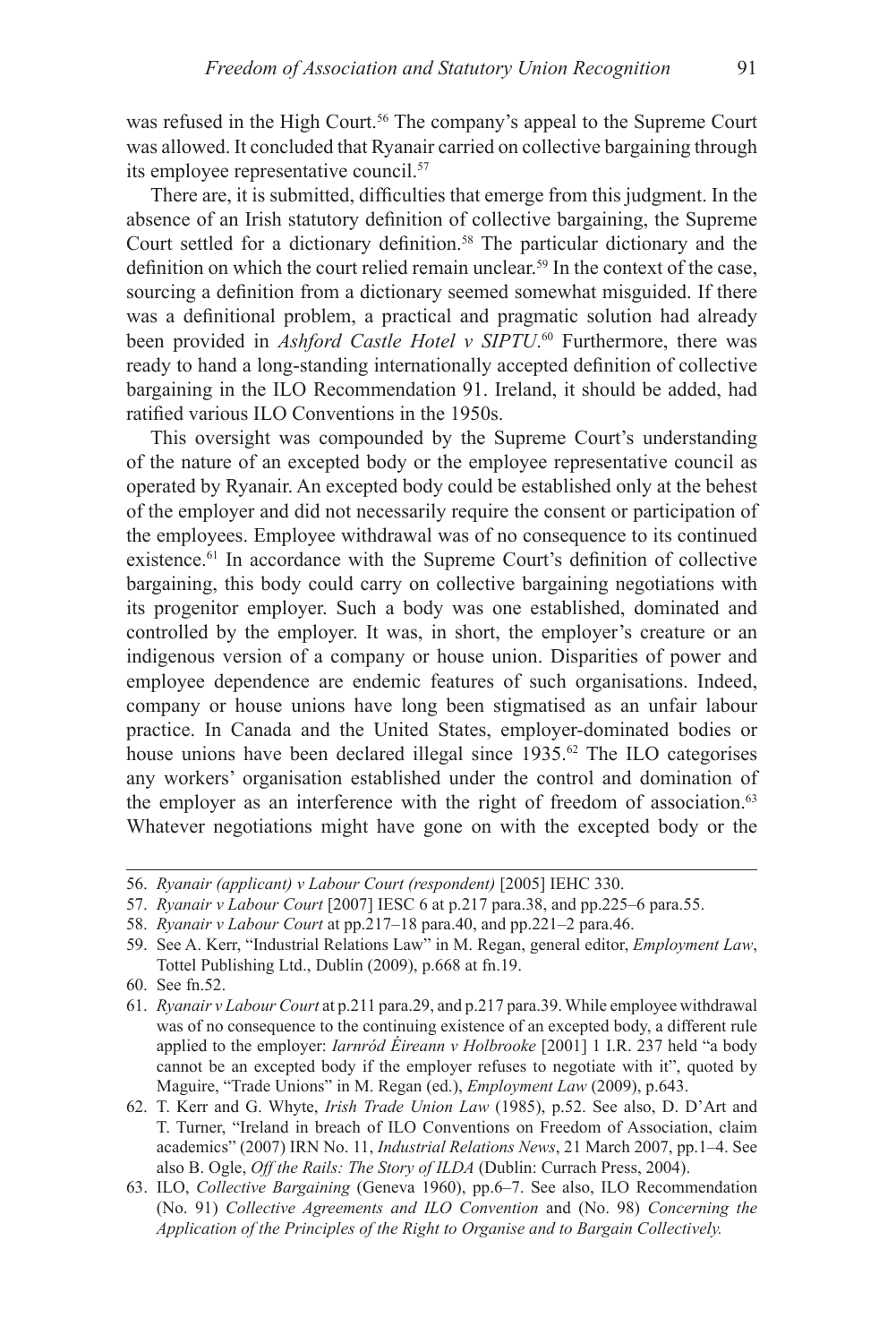employee representative council in *Ryanair*, they could never, under ILO Convention 98, be considered as collective bargaining.

Although it clarified how it understood the nature of an excepted body, the Supreme Court did not proceed to formulate any rules governing its establishment, the election of employee representatives or the working of its procedural machinery. In the absence of judicial direction, these remained the exclusive privilege of the employer. An assertion by any employer that collective bargaining was carried on through an excepted body could not, as a result, be gainsaid. Employers who made such a declaration could easily evade the operation of the 2001 Act and its 2004 amendment. In the wake of the *Ryanair* judgment, applications under the Acts sharply declined.<sup>64</sup> The Acts were effectively emasculated.<sup>65</sup>

### *The Industrial Relations (Amendment) Act 2015*

Complaints by the ICTU to the ILO prompted Irish government action.<sup>66</sup> The Committee of the ILO noted the Government's commitment to reforming the current law on employees' right to engage in collective bargaining and to ensure compliance by the State with recent judgments of the ECtHR. In the light of the *Ryanair* judgment, the Committee invited the Government, in consultation with the social partners, to consider appropriate measures, including legislative measures to ensure respect for freedom of association and collective bargaining principles.67 The result was the Industrial Relations (Amendment) Act 2015, which sought to remedy the defects of the 2001/4 Acts that were highlighted and compounded by the judgment in *Ryanair*. To that end, it provided a statutory definition of collective bargaining closely following that of the ILO. It amended or redefined the nature of an excepted body, bringing it within the ILO's conception of freedom of association. Under the Act, an excepted body now became one that is independent and *not* under the domination or control of the employer.<sup>68</sup>

The Act focused on two types of situation that might arise in a non-union firm. The first involved firms in which some employees are union members

<sup>64.</sup> N. Cullinane and A. Dobbins, "Considering the Impact of the 'Right to Bargain' Legislation in Ireland: A Review" (2014) 43(1) *Industrial Law Journal* 52–83 at 79.

<sup>65.</sup> M. Doherty, "Representation, Bargaining and the Law: Where Next for the Unions?" (2009) 60(4) *Northern Ireland Legal Quarterly* 1–45. The result of the *Ryanair* case, Doherty suggests, left "Irish law offering perhaps the weakest protection for trade union bargaining rights in the Western industrialised world". See M. Doherty, "Emergency Exit? Collective Bargaining, the ILO and Irish Law" (2013) 4(3) *European Labour Law Journal* 171–195 at 186.

<sup>66.</sup> ILO Governing Body 363rd Session, Geneva, 15–30 March 2012, Case No. 2780 (Ireland), *Complaints against the Government of Ireland presented by ICTU*, pp.207– 231, paras 723–815. See also, Doherty, "Emergency Exit? Collective Bargaining, the ILO and Irish Law" (2013) 4(3) *European Labour Law Journal* 171–195 at 180–182.

<sup>67.</sup> ILO Governing Body 363rd Session, Geneva, 15–30 March 2012, Case No. 2780 (Ireland), *Complaints against the Government of Ireland presented by ICTU*, p.230, para.815 $(a)$ ,  $(b)$  and  $(c)$ .

<sup>68.</sup> Industrial Relations (Amendment) Act 2015 s.27 1A and 1B.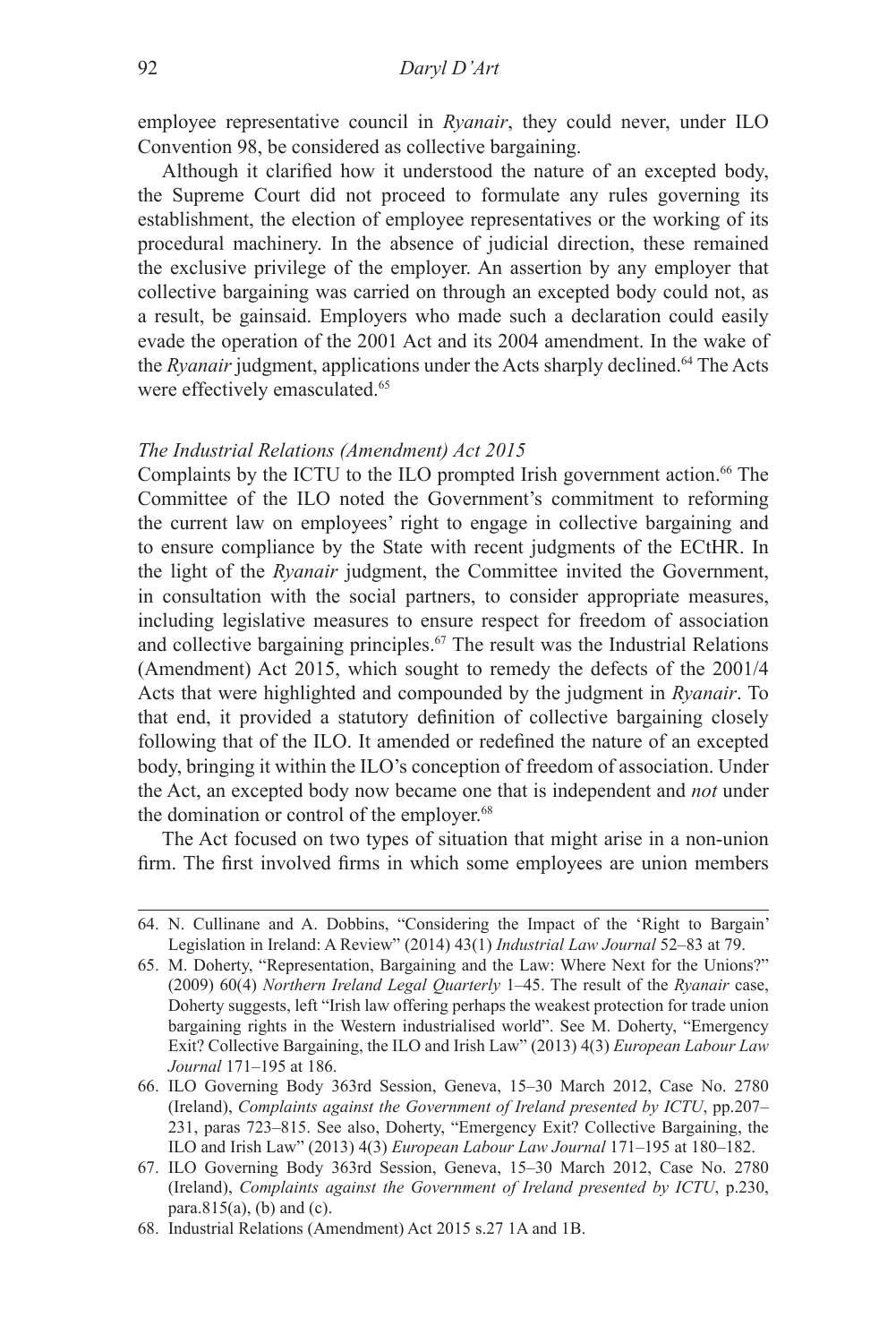but where the employer refuses to engage in collective bargaining either with the union or excepted body. In such cases, the Act provides a means for a union, acting on behalf of its members in that employment, to have disputes concerning the "totality of remuneration and conditions of employment" assessed against relevant comparators and, if necessary, determined by the Labour Court. However, the Labour Court will intervene only if satisfied that the employer does not engage in collective bargaining and the number of unionised employees, in the particular grade, group or category, is not insignificant.<sup>69</sup> Even so, intervention will not necessarily issue in a determination. It will be contingent on a comparison between the wages and conditions of the workers in dispute with those of workers employed under similar conditions in other firms. Where wages and conditions prove less favourable, the Labour Court may issue a legally binding determination of rectification. On failure of implementation by the employer, the union can seek enforcement in the Circuit Court. Such proceedings will not involve a *de novo* hearing.<sup>70</sup>

The second type of situation can arise where an employer claims to carry on collective bargaining through an excepted body. In the *Ryanair* case, the acceptance by the Supreme Court of such a claim forestalled a Labour Court intervention. Under the 2015 Act, mere assertions of this type no longer carry any weight. Rather, the Labour Court must be satisfied that the excepted body is a genuinely independent entity. In that regard, it will consider the frequency and manner in which employees are elected to the body, how long it has been in existence and whether any prior collective bargaining between the body and the employer has taken place. Any employer financing or resourcing of the body cannot exceed the minimum logistical support.<sup>71</sup> In satisfying the Labour Court as to the body's independence, the burden of proof rests on the employer.

Under the 2015 Act, an excepted body alone cannot initiate access to the Labour Court. This is the exclusive prerogative of the union official representing members in the particular firm. Along with outlining the disputed issues, the official must supply an additional statement under the Statutory Declarations Act 1938. This will detail the number of members in the grade, group or category who are party to the dispute along with their period of union membership. It will constitute admissible evidence without further proof. Employers or their representatives are precluded from scrutinising or interrogating the declaration.72 Queries as to its content or accuracy will be definitively determined by the Labour Court.

Protection from victimisation for individuals who invoke the 2001/4 Acts is incorporated into the 2015 legislation. Where dismissal is being challenged for allegedly invoking the Acts, interim relief can be sought in the Circuit Court. If granted, injunctive relief will remain in force until the case is decided by the Labour Court.73 Dismissal apart, other forms of victimisation such as reduced

<sup>69.</sup> Industrial Relations (Amendment) Act 2015 s.28 and s.31.

<sup>70.</sup> Kerr, *The Trade Union and Industrial Relations Acts* (2015), p.286.

<sup>71.</sup> Industrial Relations (Amendment) Act 2015 s.28(10) and (11).

<sup>72.</sup> Industrial Relations (Amendment) Act 2015 s.29(2A)1–5.

<sup>73.</sup> Industrial Relations (Amendment) Act 2015 s.34(11A).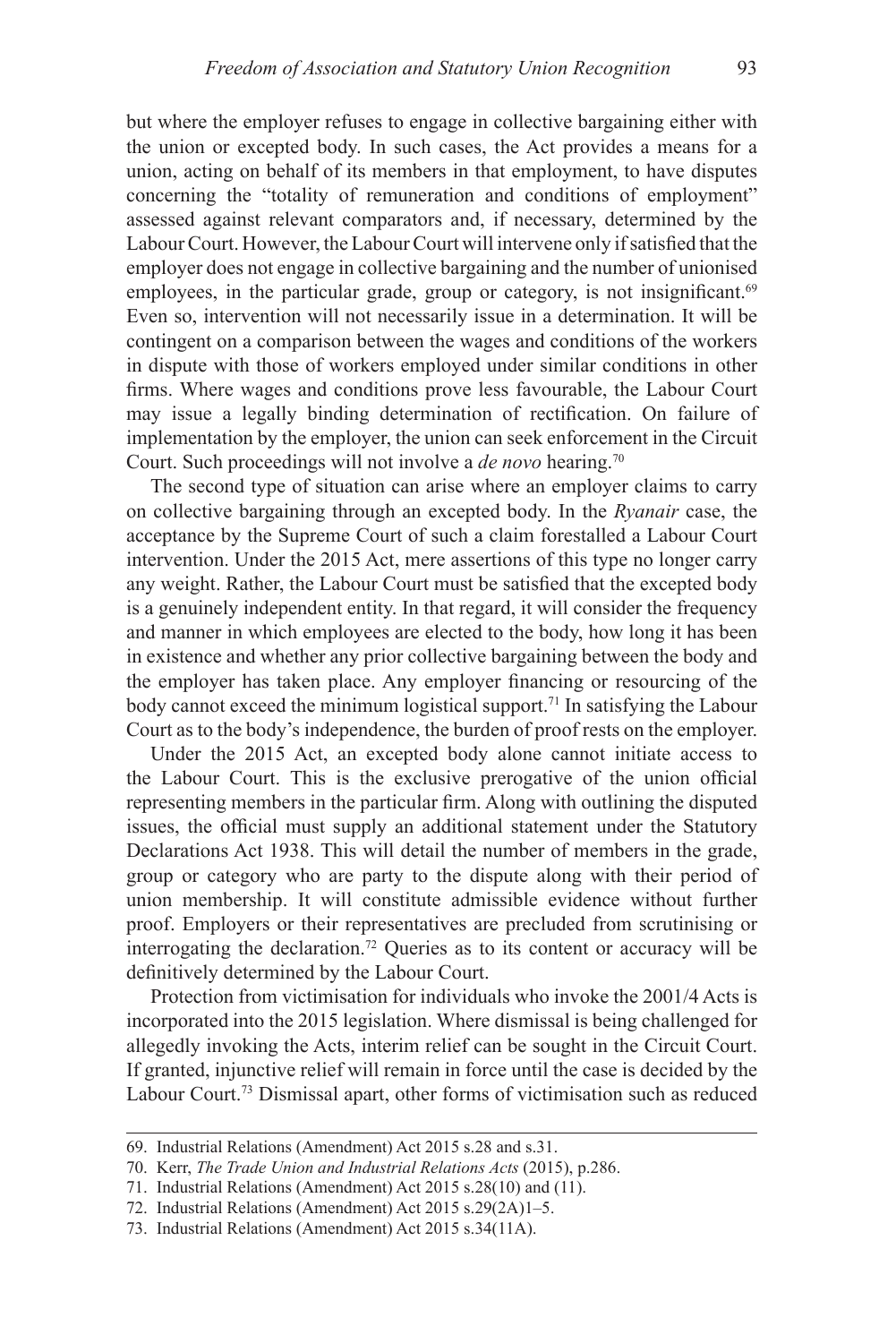access to particular work, training opportunities, shift work, overtime, etc. will be dealt with by enhanced enforcement of ss.9, 10 and 13 of the Industrial Relations (Miscellaneous Provisions) Act 2004. Finally, Ministers Bruton and Nash amended the Code of Practice on Victimisation (S.I. No. 139 of 2004) to incorporate the ECtHR judgement in *Wilson* into Irish law.74 In that case, the ECtHR ruled that employer inducements to workers to relinquish union membership infringed the right of freedom of association.<sup>75</sup>

In summary, a principal focus of the Industrial Relations (Amendment) Act 2015 is on firms which do not recognise unions and where collective bargaining is absent. It provides a mechanism by which the fairness of remuneration and conditions of employment can be assessed through the agency of the excepted body and/or the Labour Court.76 As such, it may provide a partial remedy for difficulties experienced by workers seeking to bargain collectively with their employer.77 Nevertheless, it is at variance with the commonly understood notion of collective bargaining which involves the employer and union representing employees in face-to-face negotiations. The Act does not introduce statutory recognition and there is no requirement on the employer to recognise the union. Consequently, it falls below the standard set by the ILO in which union recognition is a prerequisite for collective bargaining.

### *The 2015 Act and the* Ryanair *judgment*

The statutory definition of collective bargaining, the amended definition of an excepted body, the tests to be met establishing its independence, the restriction on interrogating the statutory declaration, and measures to prevent victimisation, were all responses to the Supreme Court judgment in *Ryanair*. What explains the defects in the judgment that necessitated such legislative correction? Two tentative answers are offered. First, there may be a low level of judicial awareness regarding the conflicting interests and disparities of power that characterise the employment relationship in a market economy.<sup>78</sup> Indeed, it was

- 74. *Wilson v UK*, ECtHR app Nos 30668/96, 30671/96 and 30678/96, 2 July 2002. Also [2002] I.R.L.R. 568. See Kerr, *The Trade Union and Industrial Relations Acts* (2015), pp.266 and 302; see also, government press release, "Ministers Bruton and Nash to reform Industrial Relations (Amendment) Act", 16 December 2014. See: *https://www. workplacerelations.ie/en/news-media/workplace\_relations\_notices/ministers\_bruton\_ and\_nash\_to\_reform\_the\_industrial\_relations\_amendment\_act.html.*
- 75. *Wilson v UK*, para.47. For commentary, see K.D. Ewing, "The Implications of *Wilson and Palmer*" (2003) 32(1) *Industrial Law Journal* 122.
- 76. For a comprehensive review and commentary on the 2001 Act and the subsequent amendments made by the 2004 and 2015 Acts, see Kerr, *The Trade Union and Industrial Relations Acts* (2015), pp.269–294, 301–323.
- 77. See T. Gibbons, "The Industrial Relations (Amendment) Act 2001: A Useful Tool for Irish Trade Unions or Last Refuge of the Powerless?" (2015) 44(3) *Industrial Law Journal* 472–477; see also, C. Murphy and T. Turner, "Tipping the Scales for Labour in Ireland: Collective Bargaining and the Industrial Relations (Amendment) Act 2015" (2020) 49(1) *Industrial Law Journal* 113–114; Zimmer, "The Impact of the Industrial Relations (Amendment) Act 2015 on Collective Bargaining in Ireland", Master's Thesis in Human Resource Management, Dublin City University Business School, July 2017.
- 78. D. D'Art, "Managing the Employment Relationship in a Market Economy" in D. D'Art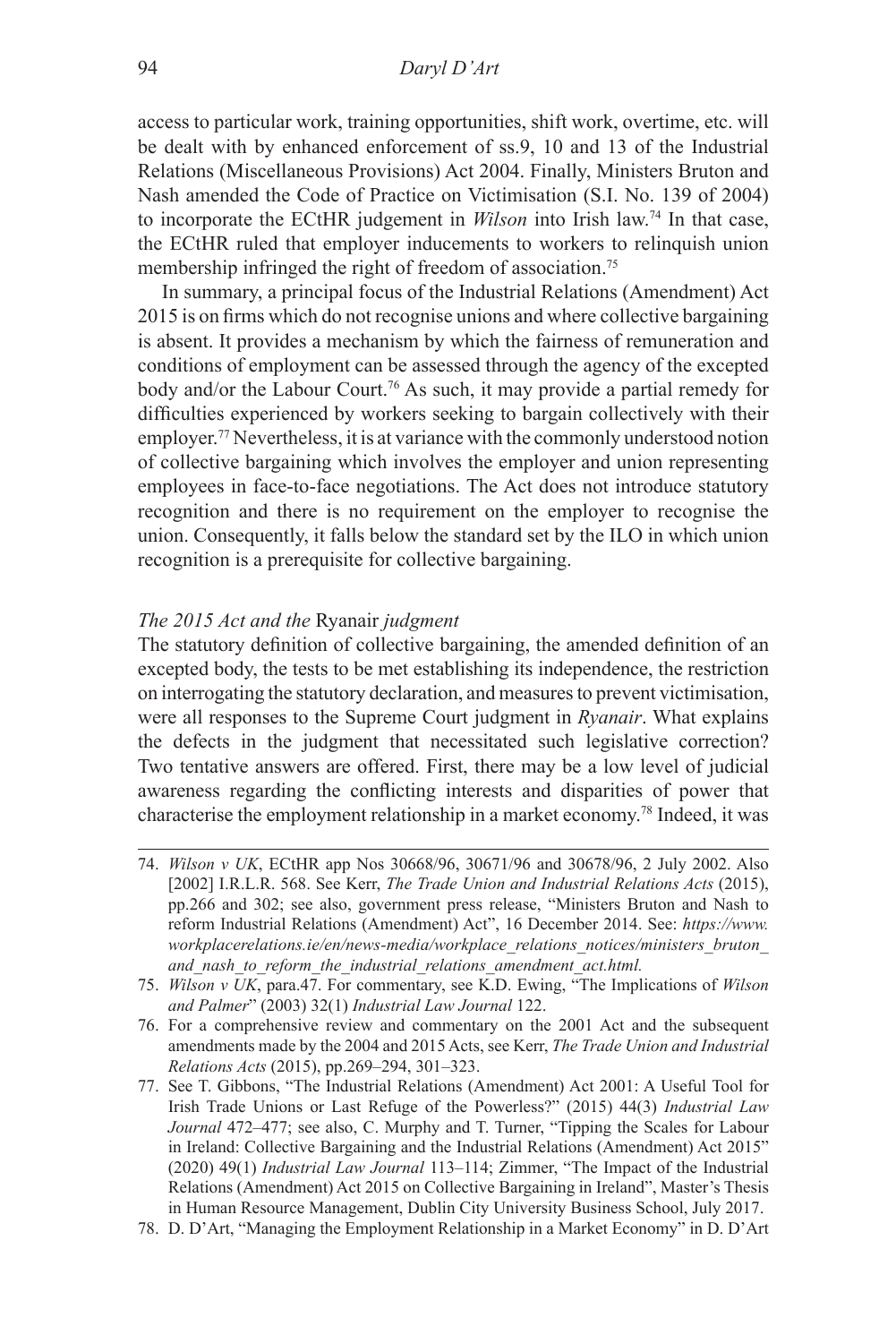these conditions, still operative today, that gave rise to the struggle for freedom of association in the first instance. Second is the individualist orientation of the common law and its insensitivity, if not hostility, to collectivism.

It is submitted that the lacuna in judicial awareness regarding the disparities of power and conflicting interests that characterise the employment relationship is exemplified in the *Ryanair* case when one has regard to the issue of fair procedures. Following the Supreme Court judgment in *In re Haughey*, the right to fair procedures or natural justice attained the status of a constitutional right.79 These procedures act as a powerful safeguard for the individual in dealing with State bodies or emanations of the State. Likewise, in individual employment cases, whether in the public or private sector, the requirements of natural justice or fair procedures operate as a check on arbitrary action or the abuse of power. They are usually deployed by individuals against corporate over-mighty subjects. Given that context, Ryanair's application seeking the disclosure of the identities of those in dispute on the basis of fair procedures appears as a novel departure from prevailing norms. It was more likely a tactical if not disingenuous manoeuvre and might have been treated with some scepticism by the court.<sup>80</sup> In these circumstances, a disclosure by the Labour Court, identifying individuals in a collective dispute, might have severely compromised the integrity of the institution. As an honest broker, it would have suffered major reputational damage and certainly a steep decline, if not collapse, in client confidence. These likely outcomes effectively precluded disclosure. Nonetheless, on failure to disclose, the Supreme Court found the Labour Court to be in breach of fair procedures.<sup>81</sup>

The relevance or necessity for such disclosure is difficult to comprehend. It may arise from a misunderstanding of collectivism. The union was not representing a disparate group of individuals with varying aspirations and aims. Rather, it was acting on behalf of a collective with agreed goals and common objectives formulated democratically. Consequently, the identity of the individuals concerned was utterly irrelevant. Could it be argued that disclosure might have advanced a fairer and more just outcome in the case? In reality, it was likely to have had the opposite effect. Identification of the unionised employees would have left them vulnerable to victimisation. Indeed,

and T. Turner (eds), *Irish Employment Relations in the New Economy* (Dublin: Blackhall, 2002), pp.21–57.

<sup>79.</sup> [1971] I.R. 217. See *Kelly*, 4th edn (2003), pp.1121–1122. See also, A. O'Neill, "Fair Procedures—An Inviolable Constitutional Requirement" (2011) 33 *Dublin University Law Journal* 319–338.

<sup>80.</sup> Ryanair made a similar request during its judicial review in the High Court. It was refused by Hanna J. who "did not see any fundamental unfairness in the absence of any Ryanair pilot to give evidence"; *Ryanair (applicant) v Labour Court (respondent)* [2005] IEHC 330 at pp.23–24. In two UK cases, *NATFHE v UK* [1998] E.H.R.R. CD 122 and *NATFHE v Blackpool & Fylde College* [1994] I.C.R. 648, judges expressed unease at a requirement that a union disclose member names. Under the Trade Union and Labour Relations (Consolidation) Act 1992 ss.226A(2G) and 234A(3F), unions are not required to give names. See K.D. Ewing and J. Hendy, "The Dramatic Implications of *Demir* and *Baykara*" (2010) 39(1) *Industrial Law Journal* 2–51 at 11.

<sup>81.</sup> *Ryanair v Labour Court* [2007] 4 I.R. 199 at 200, 207, 210 and 225.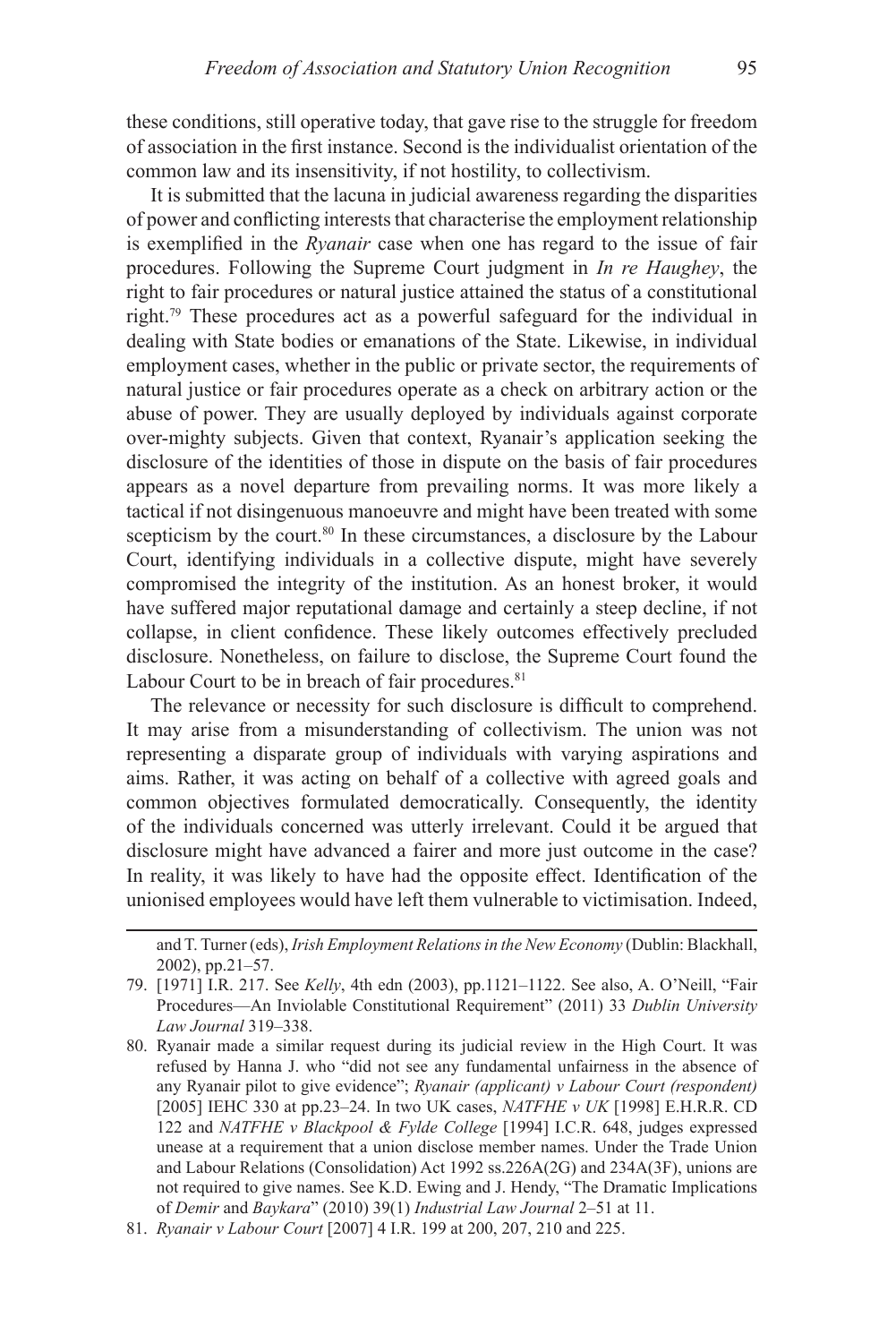the restriction on employer interrogation of the statutory declaration introduced by the 2015 Act was designed to prevent such an eventuality. According to the explanatory memorandum to the Act, it is now State policy that workers involved in a dispute under the 2001/4 Acts should not be required to identify themselves to the employer in the early stage of the process.<sup>82</sup> The necessity for such a measure is a melancholic but accurate reflection of the formidable obstacles confronting employees exercising their constitutional right of freedom of association and in their seeking its functional embodiment in union recognition.<sup>83</sup>

It has been suggested above that the deficiencies in the Supreme Court judgment in *Ryanair* can largely be ascribed to the ideological dominance of common law individualism in judicial thinking. Thus, it is hardly surprising that judicial interpretation of freedom of association is narrowly construed, focusing as it does on the individual's right of association or disassociation. While representing the classical formalist approach, it is a particularly impoverished one. It ignores the origin, function and purpose of freedom of association. Primarily, workers associate in unions to exert some check on employer power and to mediate the conflicting interests, characteristic of the employment relationship, through negotiation and compromise. Consequently, union recognition and collective bargaining constitute the practical realisation or consummation of freedom of association. Since 2008, this purposive or functional interpretation of freedom of association has been applied and adopted by the ECtHR.<sup>84</sup> It represents a radical departure from the precedents set by the ECtHR's previous case law on freedom of association.

# *Freedom of association, union recognition and the European Court of Human Rights*

In *Demir and Bakara v Turkey,* the applicants complained of a breach of arts 11 and 14 of the European Convention on Human Rights.<sup>85</sup> They alleged that their domestic courts had denied them the right to form a trade union and enter into

<sup>82.</sup> Explanatory Memorandum to the Industrial Relations (Amendment) Bill 2015, p.6, Section 25: Insertion of New Section 2A into Principal Act.

<sup>83.</sup> See D. D'Art and T. Turner, "Union Recognition and Partnership at Work: A New Legitimacy for Irish Trade Unions?" (2005) 36(2) *Industrial Relations Journal* pp.121– 139. See also, D. D'Art and T. Turner, "Union Organising, Union Recognition and Employer Opposition: Case Studies of the Irish Experience" (2006) 26(2) *Irish Journal of Management* 165–183.

<sup>84.</sup> There has been a similar development in Canada. See Fudge (2004) 67(2) *Saskatchewan Law Review* 425–452. See also, A. Bogg and K.D. Ewing, "A (Muted) Voice at Work: Collective Bargaining in the Supreme Court of Canada" (2012) 33(2) *Comparative Labour Law and Policy Journal* 379–416. In *Mounted Police Association of Ontario v Canada (AG*) [2015] SSC 1, the court held that the ability to engage in collective bargaining was a "necessary precondition" for meaningful exercise of freedom of association. See also, Kerr, *The Trade Union and Industrial Relations Acts* (2015), p.302.

<sup>85.</sup> *Demir and Baykara v Turkey* No. 34503/97, Strasbourg, 12 November 2008 ECtHR (2009) 48 E.H.R.R. 54. See also *European Convention on Human Rights* ECtHR Council of Europe, Strasbourg 2013.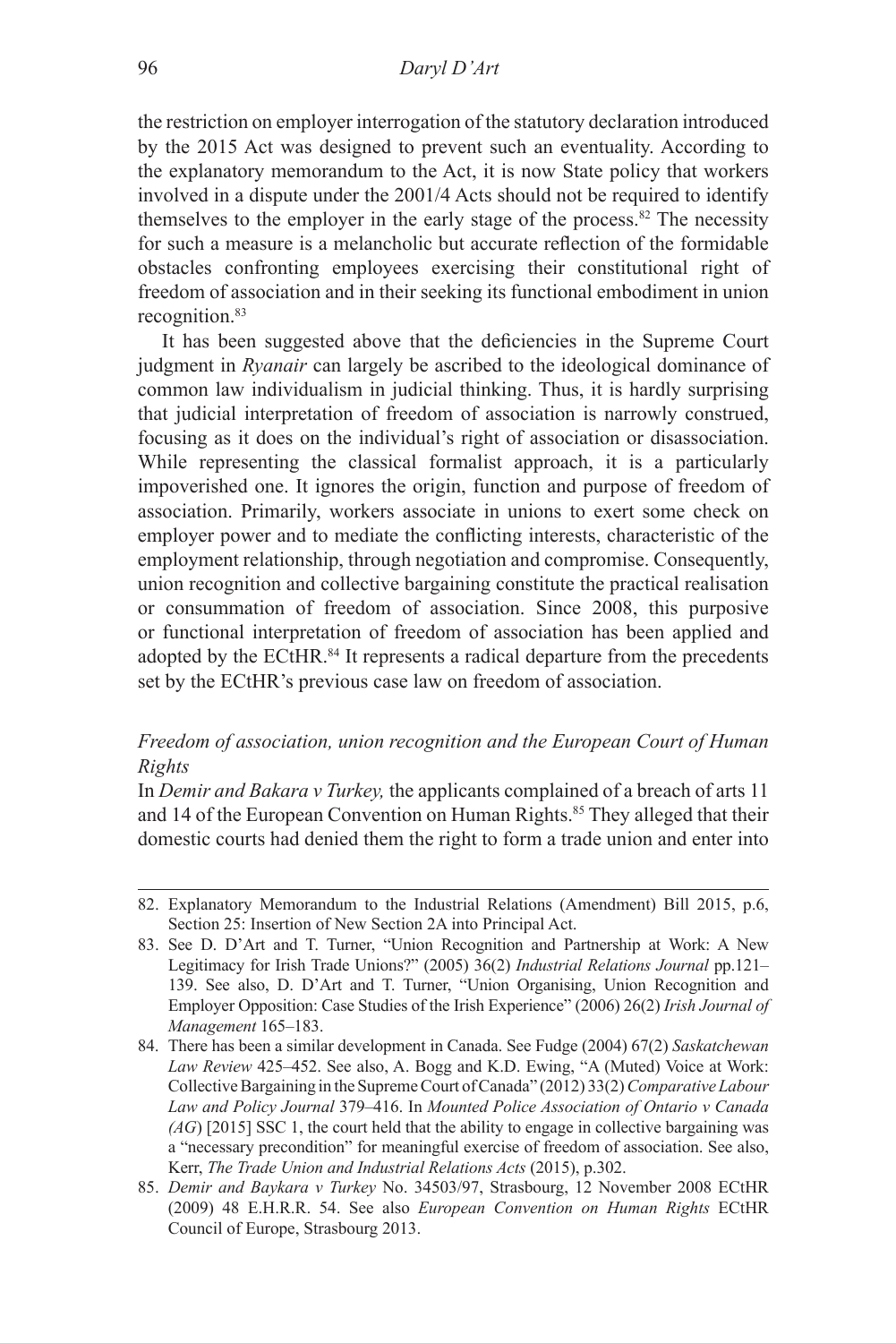collective agreements.<sup>86</sup> The applicants' complaint under art.14 was dismissed. However, the complaint under art.11, concerning freedom of association, was upheld by a unanimous decision of the ECtHR.<sup>87</sup>

The ECtHR began with the truism that the object of the Convention is the protection of human rights. Crucially, for the argument advanced in this article, it laid down the manner in which these rights should be interpreted. Interpretation must be in a manner which renders the rights practical and effective, not theoretical and illusory.88 Furthermore, as a living instrument the interpretation of the Convention must take account of present-day conditions and the evolving norms of national and international law.<sup>89</sup> Turning to art.11, the ECtHR identified its essential objective as the protection of freedom of association from interference by the State. However, it further observed that there may be an additional positive obligation on the State to secure the effective enjoyment of such rights.<sup>90</sup> This observation, the ECtHR conceded, was at variance with existing case law. It had already ruled in *Swedish Engine Drivers' Union v Sweden* and *Schmidt and Dahlstrom v Sweden* that the right to bargain collectively and enter into agreements *did not* constitute an inherent element of art. $11.^{91}$  These judgments, the ECtHR held, should now be reconsidered.<sup>92</sup> It was in the interests of legal certainty, foreseeability and equality before the law that the ECtHR not depart, without good reason, from established precedents. However, a failure by the ECtHR to maintain a dynamic, evolutionary approach would risk its becoming an obstacle to reform and improvement.<sup>93</sup> Consequently, having regard to developments in labour law nationally, internationally and the practice of contracting states, the ECtHR concluded that the right to bargain collectively with the employer had become an essential element of freedom of association.<sup>94</sup>

It is difficult to overstate the significance of the judgment when considering conflicting interpretations of freedom of association. The formalist interpretation – namely, that the right to form and join trade unions did not encompass a concomitant right to union recognition and collective bargaining – is now at a discount: an interpretation long applied by the Irish courts and finding its apotheosis in the oddities of the Supreme Court judgment in *Ryanair*. Such a formalist approach is now characterised by the ECtHR as "theoretical and illusory". Rather, a purposive or functional interpretation must be applied to render the right to freedom of association "practical and effective". This ECtHR judgment necessarily encompasses not only the right to form and join

- 89. *Demir v Turkey* at para.68.
- 90. *Demir v Turkey* at para.110.

92. *Demir v Turkey* at para.153.

94. *Demir v Turkey* at para.154.

<sup>86.</sup> *Demir v Turkey* at para.59.

<sup>87.</sup> *Demir v Turkey* at para.8.

<sup>88.</sup> *Demir v Turkey* at para.66.

<sup>91.</sup> *Demir v Turkey* at para.153. *Schmidt and Dahlstrom v Sweden*, app. No. 5589/72, 6 February 1976; *Swedish Engine Drivers' Union v Sweden*, app. No. 5614/72, 6 February 1976.

<sup>93.</sup> *Demir v Turkey* at para.153.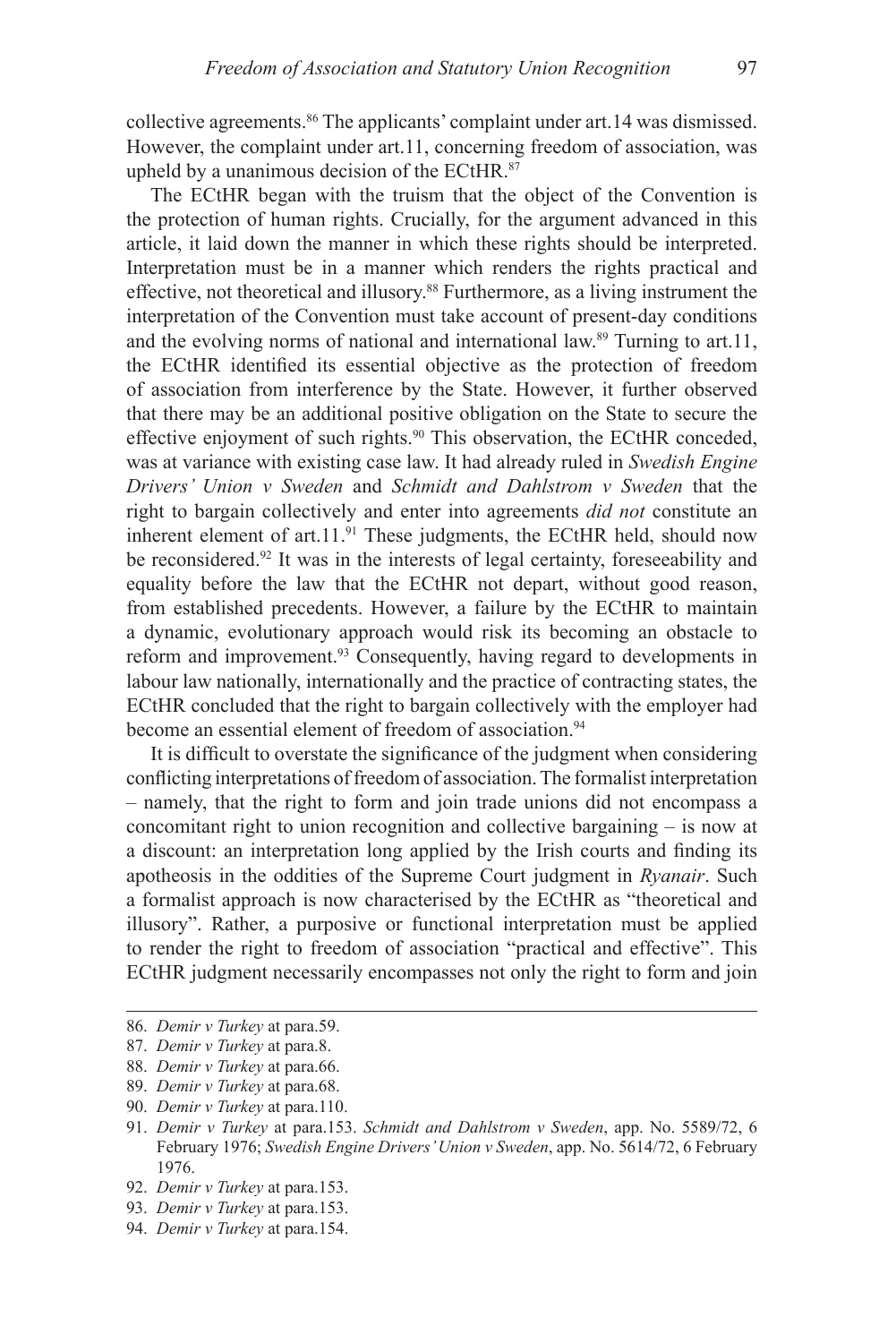### 98 *Daryl D'Art*

trade unions but a concomitant and indivisible right to union recognition and collective bargaining.95 In short, the formalist interpretation of freedom of association has been unanimously rejected by the ECtHR. It follows as a result that contracting states acting bona fide and wishing to implement the spirit and letter of art.11 of the Convention must apply a purposive or functional interpretation of freedom of association. From the ECtHR perspective, the old dispensation which separated the right to form and join unions from the right to union recognition and collective bargaining has no longer any legal validity.

Larger claims have been made for the *Demir* judgment beyond its validation of the purposive or functional interpretation of freedom of association. The challenge it presents to common law and judges schooled in that tradition is, it has been said, "impossible to exaggerate".<sup>96</sup> Such a "monumental pronouncement of principle" seems likely to influence interpretations of domestic law by contracting states.<sup>97</sup> It would appear that those unhappy with the judgment and its ramifications must abandon hope that it constitutes a temporary aberration.98 As Ewing and Hendy point out, it was a unanimous decision of the 17 judges of the Grand Chamber following the unanimous judgment of the seven judges in the second section.<sup>99</sup> Indeed, a year later, *Demir* was cited in another unanimous decision of the ECtHR upholding the right to recognition and collective bargaining as integral to freedom of association.<sup>100</sup>

# *The European Court of Human Rights, the European Social Charter, the EU Charter of Fundamental Rights and the ILO*

In the period following the judgment in *Demir*, it appeared that the jurisprudence of the ECtHR in trade union rights cases was converging with that of the ILO Committee of Experts on freedom of association and with the European Committee of Social Rights.101 This latter committee oversees compliance with the social and economic rights contained in the European Social Charter. Article 5 of that Charter requires that "all workers and employers have the right to freedom of association, in national and international organisations, for the protection of their economic and social interests". Parties to the Charter undertake to ensure that national law shall not impair, or be applied so as to impair, this freedom.102 Article 6(2) of the Charter holds that "all workers and employers have the right to bargain collectively". There is an obligation on states "to promote, where necessary and appropriate, machinery for voluntary negotiations between employers or employers' organisations and workers'

<sup>95.</sup> *Demir v Turkey* at para.139.

<sup>96.</sup> K.D. Ewing and J. Hendy "The Dramatic Implications of Demir and Baykara" (2010) 39(1) *Industrial Law Journal* 2–51 at 20.

<sup>97.</sup> Ewing and Hendy (2010) 39(1) *Industrial Law Journal* 2–51 at 47.

<sup>98.</sup> Ewing and Hendy (2010) 39(1) *Industrial Law Journal* 2–51 at 48.

<sup>99.</sup> Ewing and Hendy (2010) 39(1) *Industrial Law Journal* 2–51 at 48.

<sup>100.</sup> *Enerji Yapi-yol Sen v Turkey*, app. No. 68959/01, 21 April 2009, cited in Ewing and Hendy (2010) 39(1) *Industrial Law Journal* 2–51 at 48.

<sup>101.</sup> J. Hendy and K. Ewing, *Article 11(3) of the European Convention on Human Rights* (Liverpool: Institute of Employment Rights, 2017), pp.356–375 at p.362.

<sup>102.</sup> European Social Charter art.5, Council of Europe, November 2016, p.9.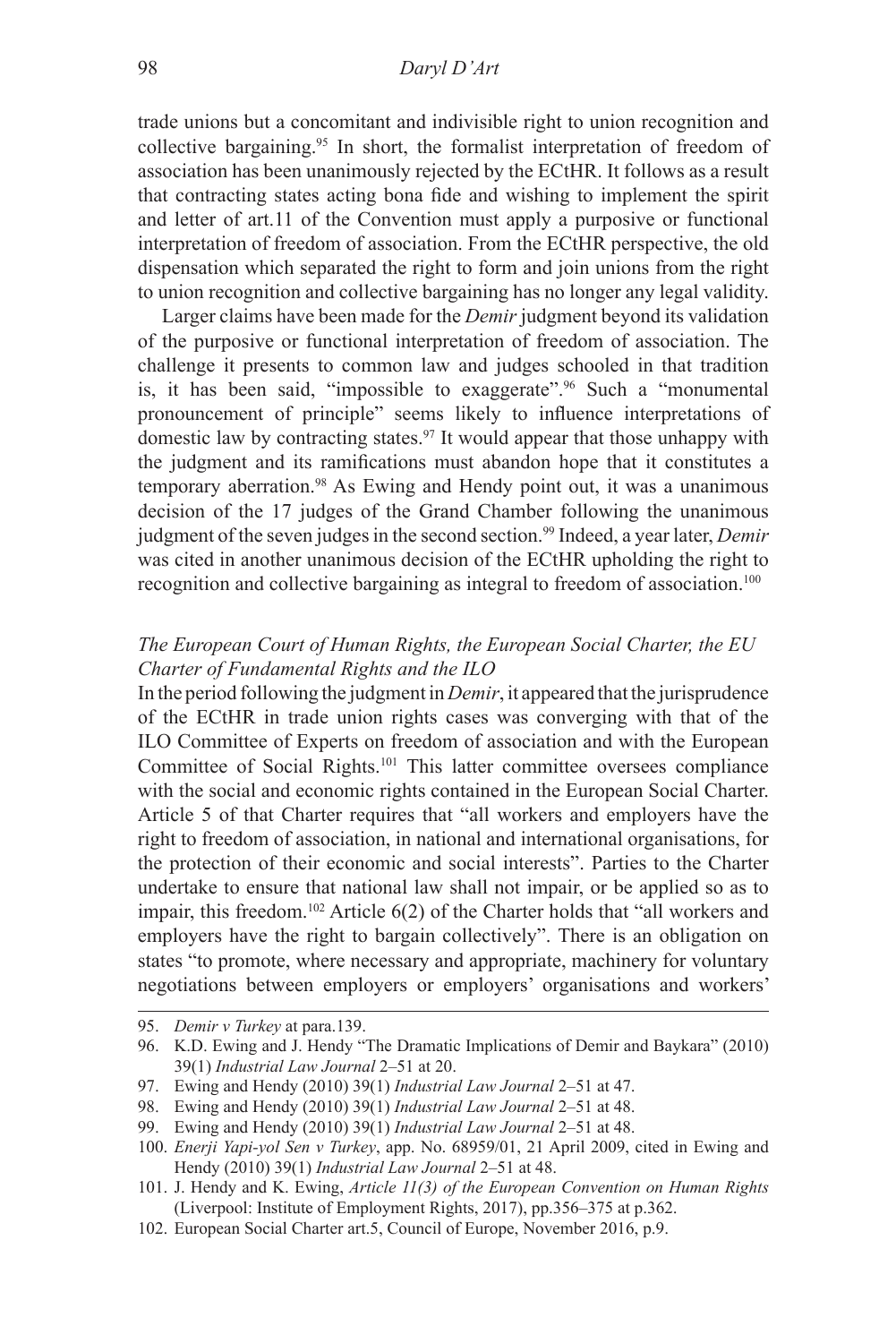organisations with a view to the regulation of terms and conditions of employment by means of collective agreements".<sup>103</sup>

The judgment of the ECtHR in *Demir* along with arts 5 and 6 of the European Social Charter are at one in holding that the right to freedom of association also encompasses the right to bargain collectively. Furthermore, art.28 of the Charter of Fundamental Rights of the European Union enshrines the "right to negotiate collective agreements".104 Nonetheless, according to the ILO, collective bargaining cannot begin until a union is recognised for that purpose.105 On the basis of ILO principles, the embodiment of the right to collective bargaining would necessarily involve employer recognition of the workers' union. Where the employer denies the right to collective bargaining and its concomitant of union recognition, then statutory support for the realisation of that right becomes a necessary option. At first glance, art.6 of the Social Charter appears to support this reasoning. It speaks of an obligation on states to promote negotiations between employers' and workers' organisations in order that wages and conditions can be regulated by collective bargaining. However, art.6 contains an important qualification concerning the nature of these negotiations. It is that the negotiations between the parties be *voluntary*. The Charter is silent on what action a state might take where the employer refuses to engage voluntarily in negotiations. A refusal to recognise and negotiate with the union denies, in effect, workers the right to collective bargaining contained in art.6 of the Social Charter and art.28 of the EU Charter.

A solution to this perceived problem is offered in a recent publication by the ECtHR.106 In a paragraph headed the "Right to Bargain Collectively", it acknowledges the finding in *Demir* that the right to bargain collectively has become an essential element of freedom of association.<sup>107</sup> However, it goes on to note, this reinterpretation or expansion of art.11 leaves unaltered a state's positive obligations under the Convention.108 There is no additional obligation on states "to provide for a mandatory statutory mechanism for collective bargaining".109 Under a voluntary system of collective bargaining, a trade union refused recognition can take industrial action to persuade the employer

- 107. ECtHR, *Guide on Article 11 of the European Convention on Human Rights: Freedom of Assembly and Association*, Council of Europe, 31 December 2019, p.40/53 G, para.248.
- 108. ECtHR, *Guide on Article 11 of the European Convention on Human Rights: Freedom of Assembly and Association*, Council of Europe, 31 December 2019, p.40/53 G, para.251.
- 109. *Guide on Article 11 of the European Convention on Human Rights: Freedom of Assembly and Association*, Council of Europe, 31 December 2019, p.40/53 G, para.251. See the observations below in section 2 of this article on the use of the word "mandatory" when discussing statutory recognition and inward investment.

<sup>103.</sup> European Social Charter art.6(2), Council of Europe, November 2016, p.9.

<sup>104.</sup> European Charter of Fundamental Rights EU (2012/2/c 326/02), Official Journal of the EU, art.28 Right of Collective Bargaining and Action p.C326/401.

<sup>105.</sup> International Labour Office, *Collective Bargaining: A Workers' Education Manual*, 11th impression (Geneva: International Labour Office, 1978).

<sup>106.</sup> ECtHR, *Guide on Article 11 of the European Convention on Human Rights: Freedom of Assembly and Association*, Council of Europe, 31 December 2019.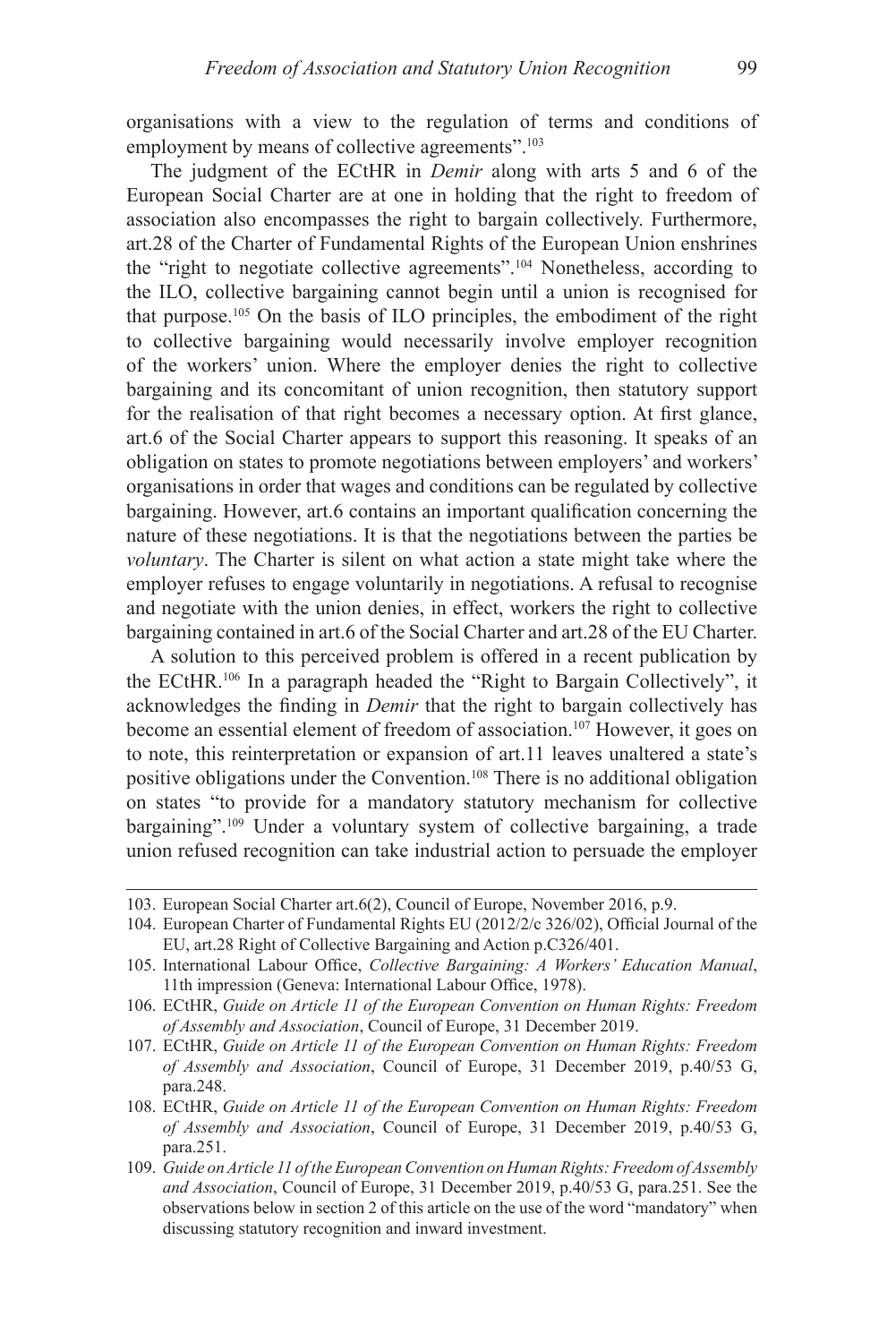to enter into a collective agreement.<sup>110</sup> This is a less-than-satisfactory solution. It is an old adage that a right without a remedy is no right at all.<sup>111</sup> There is little sign here of a convergence with ILO principles.

# *Ireland and* Demir

According to the ECtHR, a contracting state is obliged to take account of elements regarded as essential by the ECtHR's case law.<sup>112</sup> Following *Demir*, this suggests that Irish courts dealing with contested cases on recognition might be obliged to abandon the traditional formalist approach and apply a purposive interpretation of freedom of association. It is a requirement of s.4 of the European Convention on Human Rights Act 2003 that "a court shall when interpreting and applying Convention provisions, take due account of the principles laid down by those declarations, decisions, advisory opinions, opinions and judgments". However, should conflict or uncertainty arise when applying these principles, then the Irish Constitution will have primacy.113 As such, the Irish judiciary might be precluded by constitutional considerations from adopting and applying a purposive interpretation of freedom of association in which the right to recognition is the natural concomitant of the right to organise in unions.114 The supposed constitutional and other obstacles to a legislative enactment on statutory recognition are considered below.

# 2. OBSTACLES TO STATUTORY RECOGNITION CONSIDERED

In 1994, the government of the day proposed to set up an all-party parliamentary committee to review the 1937 Constitution. To assist in this endeavour, it appointed an expert review group (Constitution Review Group) composed mostly of lawyers, some scholars and a senior civil servant. The group's terms of reference were to review the Constitution and identify areas where change was desirable or necessary.<sup>115</sup> When published in 1996, the report ran to 700 pages.116 The focus here will be on the section dealing with Art.40.6.1°iii on

- 112. *Demir v Turkey* at para.144.
- 113. *Human Rights Explained: A Guide to Human Rights Law*, Irish Human Rights and Equality Commission (Dublin, 2015), p.11. See also, Judge Thomas E. O'Donnell, "The Constitution, The European Convention on Human Rights Act 2003 and the District Court. A Personal View from a Judicial Perspective" (2007) 1 *Judicial Studies Institute Journal* 137–153
- 114. On this, see *Kelly*, 5th edn (2018), pp.2147–2148.
- 115. A. Butler and R. O'Connell, "A Critical Analysis of Ireland's Constitutional Review Group" (1998) 33(1) *Irish Jurist* 237–265 at 237
- 116. *Report of the Constitution Review Group* (Dublin: The Stationery Office, May 1996).

<sup>110.</sup> *Guide on Article 11 of the European Convention on Human Rights: Freedom of Assembly and Association*, Council of Europe, 31 December 2019, p.40/53 G, para.252. See below, discussion on voluntarism and statutory recognition in section 2 of this article.

<sup>111.</sup> For instance, the Irish State guarantees the right to freedom of association. Where employers attempt to prevent the exercise of that right, they can be directed or sanctioned by the State. See Unfair Dismissals Act 1977 s.5(2) and s.6(2)(a).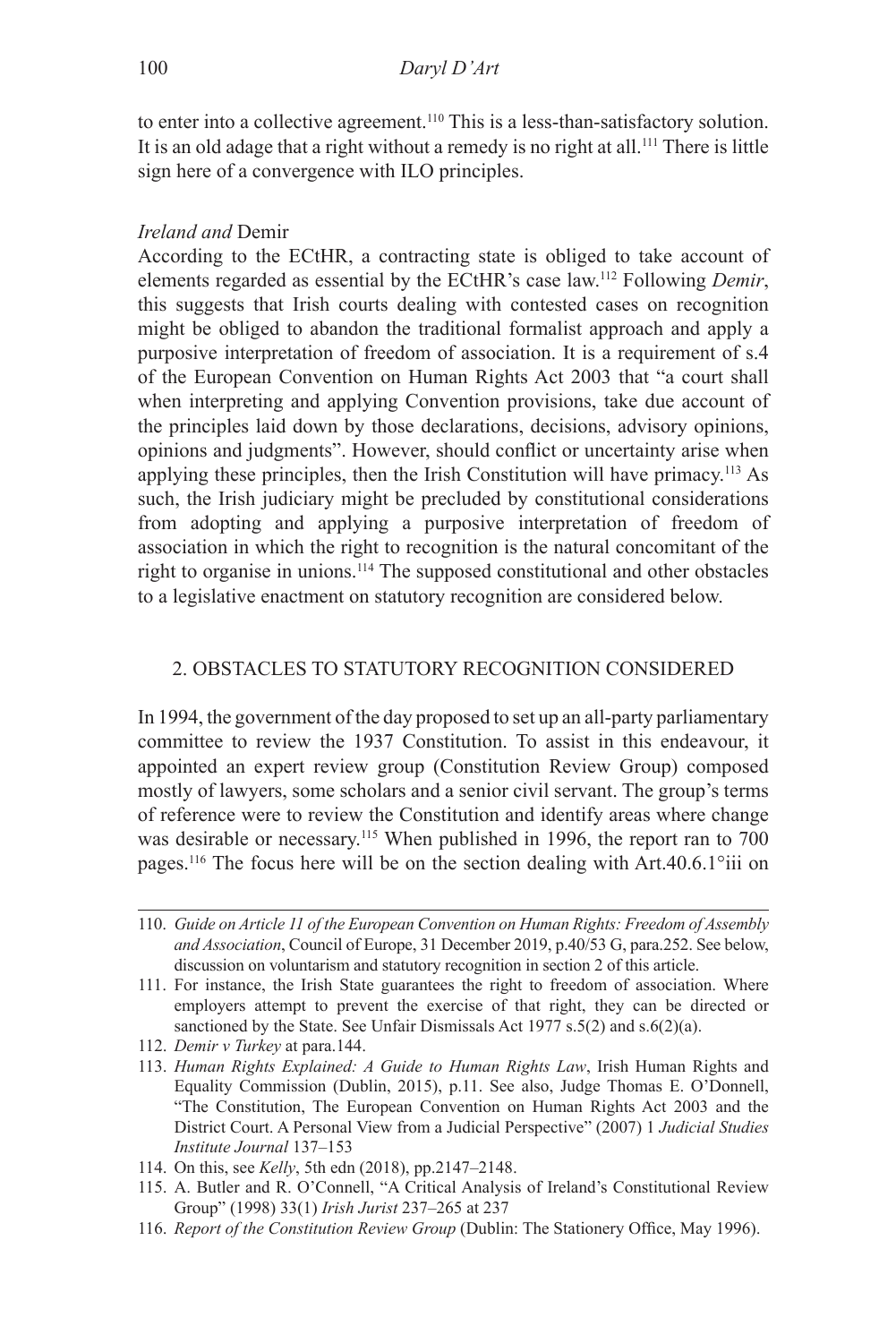freedom of association and statutory recognition.<sup>117</sup> Objections or obstacles to statutory recognition raised by the group proved very influential. Subsequently, they were deployed with little critical examination by commentators and the high-level group appointed by Government to consider union recognition.<sup>118</sup> The deliberations of this latter group took concrete form in the Industrial Relations (Amendment) Act 2001, later amended by the Industrial Relations (Miscellaneous Provisions) Act 2004. The obstacles to statutory recognition raised by the Constitution Review Group and commentators are reviewed below.

### *Freedom of association and recognition*

The Review Group began by considering the concept of freedom of association. Anticipating the ECtHR judgment in *Demir*, it acknowledged that in the absence of a duty on the employer to recognise a union chosen by employees, the constitutional right to freedom of association may remain illusory.119 Even so, it was not convinced that the right to recognition should be given constitutional status. As an issue of industrial relations policy, it could be more appropriately resolved by the Government and the Oireachtas.120 This seems an eminently practical suggestion. Yet, applying the unenumerated rights doctrine, it could be argued that the right to recognition is already an implicit constitutional right. The Constitution guarantees the right to freedom of association while the judgment of the ECtHR in *Demir* holds that union recognition is integral to that right. Granting the right to organise but withholding legal support for its practical embodiment in recognition confers a mere paper right.

### *Recognition and interference with the rights of an employer*

A potential obstacle to statutory recognition identified by the Review Group was Art.40.6.1°iii of the Constitution guaranteeing the right to form associations and unions. In this regard, it might appear somewhat bizarre that the right to form unions could become a barrier to union recognition. It is a paradox, Lynch remarks, that the right to associate and form unions has often served to work against collective organisation.<sup>121</sup> An explanation for this "most ingenious paradox", according to the Review Group, is that while the State respects the individual's right of association, it should not have a "horizontal effect".122 What this means is that it should not affect the rights of other private persons such as employers. Acceptance of this argument inevitably involves the negation of freedom of association. After all, the primary purpose of workers

<sup>117.</sup> *Constitution Review Group* (1996), pp.312–317.

<sup>118.</sup> See N. Howlin and R.C. Fitzpatrick, "The Feasibility of Mandatory Trade Union Recognition in Ireland" (2007) 29(1) *Dublin University Law Journal* 178–208.

<sup>119.</sup> *Constitution Review Group* (1996), p.316.

<sup>120.</sup> *Constitution Review Group* (1996), p.316.

<sup>121.</sup> I. Lynch, "Lawyers and Unions—The Right to Freedom of Association in the Irish Constitution" in T. Murphy and P. Twomey (eds), *Ireland's Evolving Constitution, 1937–97* (Oxford: Hart, 1998), p.226.

<sup>122.</sup> *Constitution Review Group* (1996), p.316.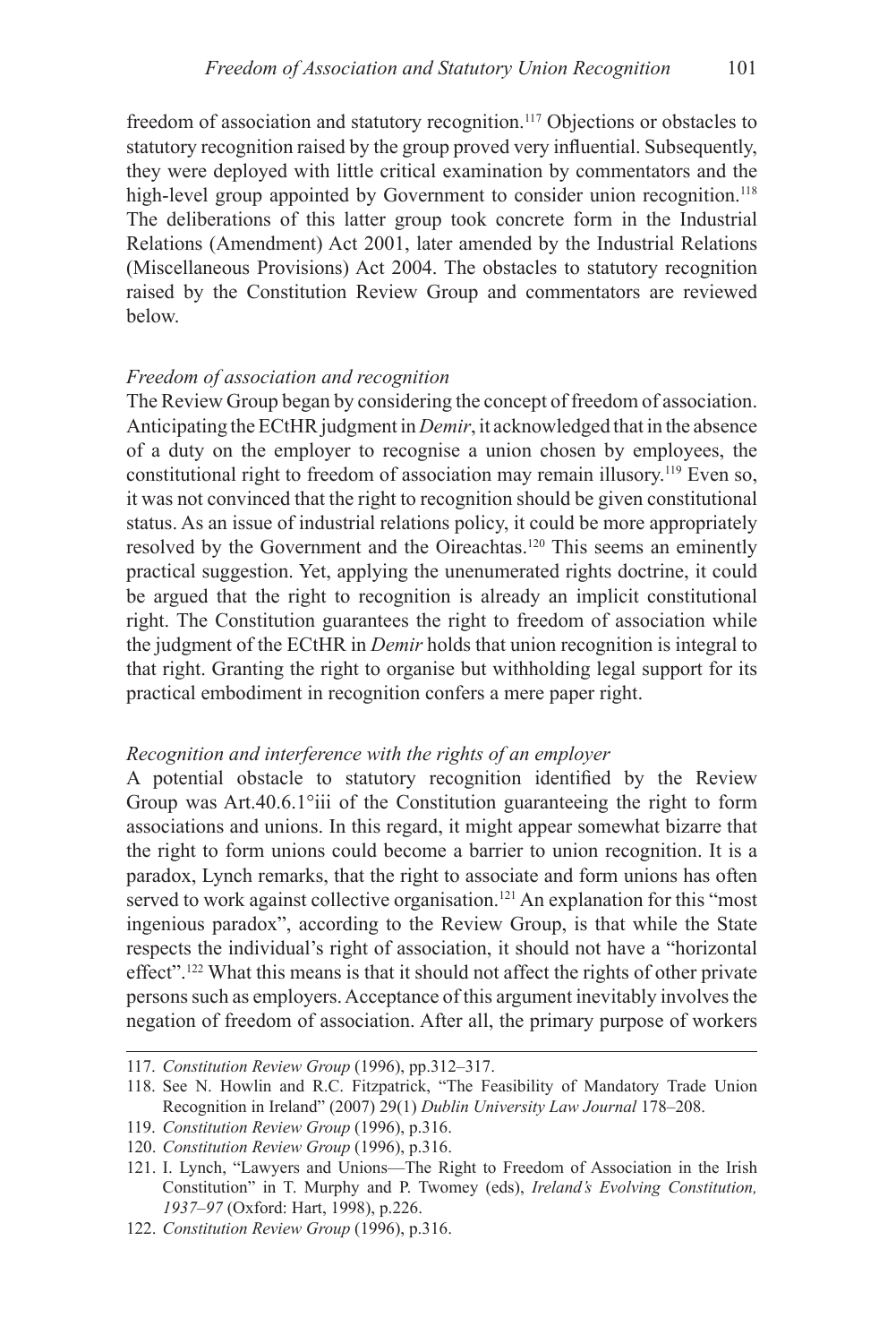associating in unions is to exert collective power in tempering the employers' untrammelled right to make decisions affecting their working lives. In the sphere of employment relations, the laissez faire notion that an employer has a right to do what he or she will, free of interference, has long been abandoned.<sup>123</sup> Extensive legal regulation of the employment relationship amply testifies to that fact. Historically, some of these legislative enactments originated in workers exercising the right of freedom of association. The Review Group's treatment of "horizontality" has been characterised as "extremely facile" given that it deals with neither the philosophical merits or demerits of the concept.<sup>124</sup>

### *Recognition and employers' right of dissociation*

Another obstacle to statutory recognition identified by commentators is the obligation that it would place on an employer to recognise and negotiate with the workers' union(s).<sup>125</sup> This might conflict with the employer's right to dissociate. The employer's right of dissociation, it is claimed, must be regarded as a genuine constitutional impediment to statutory recognition.126 In the Irish courts, questions concerning the right to dissociate are almost exclusively focused on the right of a worker to leave or, alternatively, not join the union. Across the western world, no extant legislation on statutory recognition requires an employer to join the union but merely to recognise and negotiate with it. Logically, it would be difficult for the employer to dissociate from an organisation of which he or she is not a member. This argument involving the employer's right of dissociation has been characterised as meaningless. In hiring workers, the employer has already chosen to associate.<sup>127</sup> It might be countered that this association is with the individual employee and not a collective. However, the imperatives of managerial coordination and control organise employees in groups, thereby creating a collective aspect to the employment relationship. The employer has, as a consequence, chosen to associate with the individual and his or her organisational collective group.

While remaining in conformity with individualist common law orthodoxy, emphasis on the employer as an individual private person arguably obscures an important consideration. Following the emergence and rise of large corporations, along with the separation of ownership from control, the individual employer may be difficult to identify. In any event, the employer or the enterprise's managerial agents represent an accumulation of material and human resources. In this sense, the enterprise is a collective power.<sup>128</sup> Usually

<sup>123.</sup> Not only regarding regulation of the employment relationship but in many areas. See, for instance, the remark by Hanna J., "[t]hat the days of laissez faire are at an end"; *Pigs Marketing Board v Donnelly* [1939] I.R. 413 at 417–418, cited in T. Murray, *Contesting Economic and Social Rights in Ireland* (Cambridge Studies in Law and Society) (Cambridge: Cambridge University Press, 2016), p.209.

<sup>124.</sup> Butler and O'Connell (1998) 33(1) *Irish Jurist* 237–265 at 248–250.

<sup>125.</sup> Howlin and Fitzpatrick (2007) 29(1) *Dublin University Law Journal* 178–208 at 196.

<sup>126.</sup> Howlin and Fitzpatrick (2007) 29(1) *Dublin University Law Journal* 178–208 at 196.

<sup>127.</sup> C. Fennell and I. Lynch, *Labour Law in Ireland* (Dublin: Gill and Macmillan, 1993), p.39.

<sup>128.</sup> Kahn-Freund, *Labour and the Law* (1977), p.6.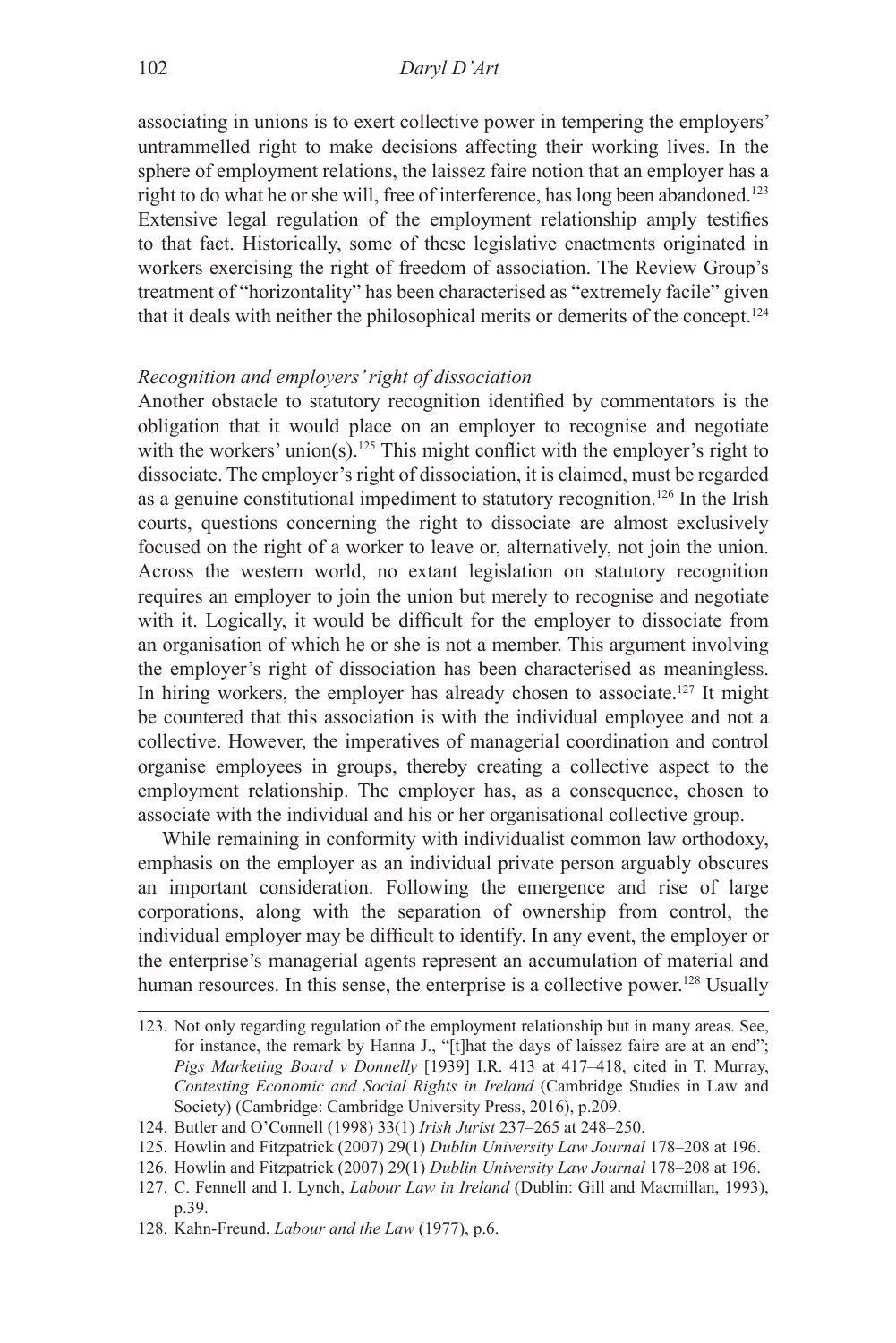the individual aspirant for employment, unless possessed of rare marketable skills in high demand, has to accept the wages and conditions offered by the employer. This is so because the relation between an employer and the isolated worker is typically a relation between a bearer of power and one who is not a bearer of power. Collective organisation of workers and union recognition mitigates the power imbalance. Yet the resultant negotiation is not one between a worker's collective and an individual employer. Rather, it is a negotiation between collective entities both of which may be bearers of power.<sup>129</sup> Against this background, raising an employer's right of dissociation as an obstacle to statutory recognition carries little weight or substance and arguably verges on the bogus.

### *Property rights, the Constitution and recognition*

Before turning to consider the constitutional protection of property rights as a putative obstacle to statutory recognition, the nature of a property right needs some examination. It is not immediately apparent how a legal obligation on the employer to recognise and negotiate with an independent association of his or her employees could constitute an interference with a property right. Confusion may arise from running together two distinct concepts: a right to property and the right to manage. Certainly, property rights furnish the owner with rights over property regarding its use or disposal. These rights do not extend to a right over people.<sup>130</sup> It is undoubtedly the case that the essential object of privately owned commercial organisations operating in the market is the pursuit of profit. This objective is realised mainly through the management and direction of the people employed therein. The claim that an absolute right to manage naturally flows from enterprise ownership has long been contested. Indeed, the potential for exploitative abuse arising from an unchecked right to manage has necessitated continual and continuing State legislative intervention, political and trade union action.131 Statutory recognition is not so much an interference with a property right but more a collective, humanistic, democratic qualification of managerial or employer power.

Nonetheless, might a legal obligation on an employer or company to recognise and negotiate with its employees' union fall foul of the constitutional guarantee protecting citizens' property rights? Articles 43.1 and 40.3.2° of the Constitution both enshrine the right of private ownership and commits the State to protect from unjust attack the property rights of its citizens. Yet many of the

<sup>129.</sup> Kahn-Freund, *Labour and the Law* (1977), pp.6–7.

<sup>130.</sup> W.W. Daniel and N. McIntosh, *The Right to Manage* (PEP Report) (London: Macdonald and Jane's, 1972), p.113.

<sup>131.</sup> On this, see Kahn-Freund, *Labour and the Law* (1977), pp.6–7*.* "The main object of labour law, Kahn-Freund claims, has always been … and always will be, … a countervailing force to counteract the inequality of bargaining power—inherent in the employment relationship. Most of what we call protective legislation; … legislation on safety in mines, factories and offices, on payment of wages in cash, … on race or sex discrimination, on unfair dismissal and most labour legislation must be seen in this context. It is an attempt to infuse law into a relation of command and subordination."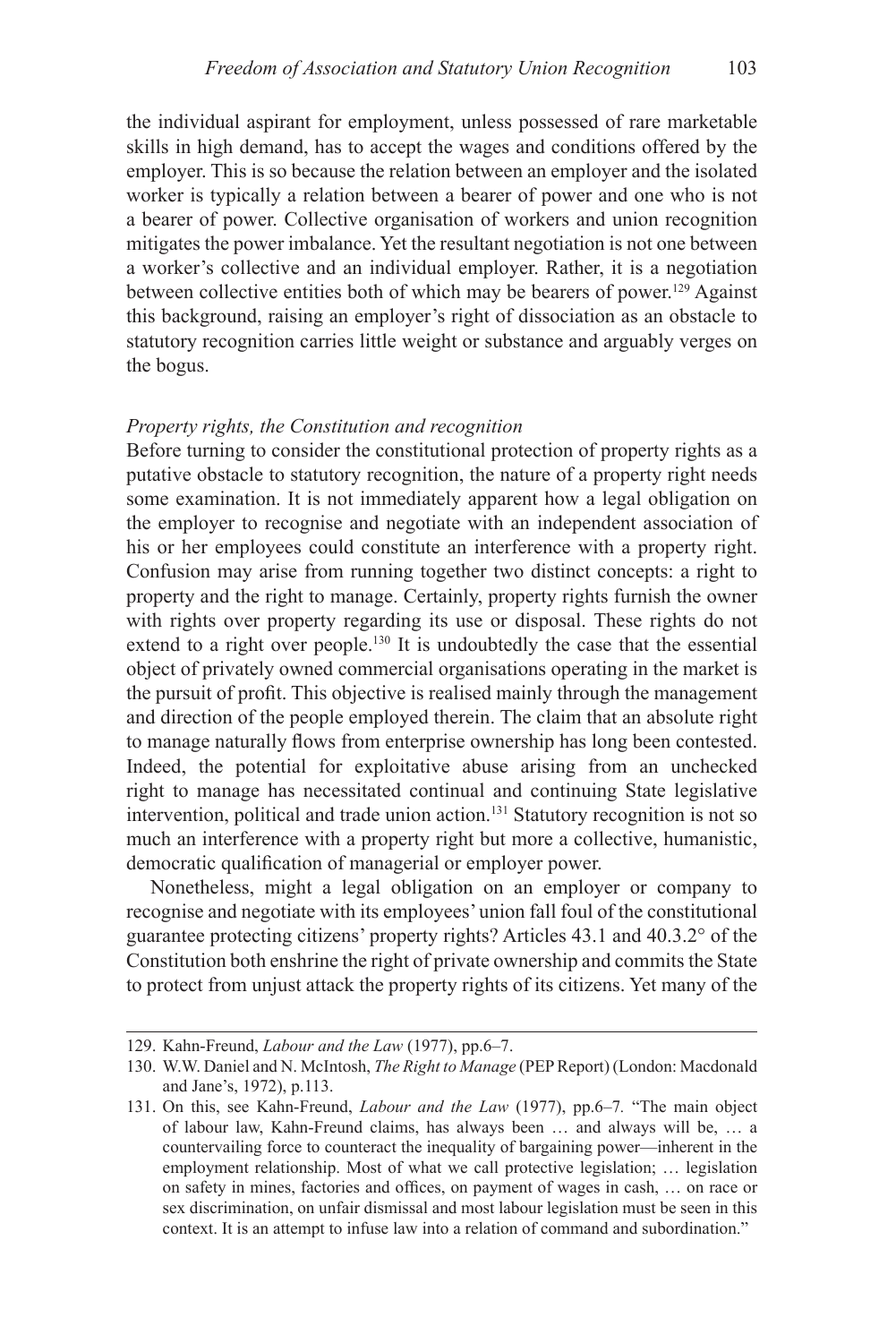rights in the Constitution are qualified rather than absolute. This is explicitly so in the case of property rights. Article 43.2.1° states that the exercise of property rights "ought in civil society to be regulated by the principles of social justice". This is more than a pious aspiration.<sup>132</sup> Indeed, Art.43.2.2° empowers the State to delimit these rights with a view to reconciling their exercise with the exigencies of the common good. A close or symbiotic relationship between the two Articles has been identified by the Supreme Court. When disputes arise concerning a citizen's property rights, these provisions contained in Art.43 have to be read in conjunction.<sup>133</sup> In *Cafolla v O'Malley*, Costello J. listed examples of legislative restriction on property rights required by the common good which the courts did not regard as an unjust attack. He cited laws restricting fishermen from fishing at certain times and limiting the nature and size of the catch, restrictions on the hours of trading in licensed premises, and laws regulating prices at which goods could be sold or services remunerated.<sup>134</sup> According to Hogan and Whyte, legislative restrictions on property rights are usually upheld by the courts and only a small minority of cases have found the constitutional guarantee of private property to have been infringed.135 An American observer has gone so far as to doubt the effectiveness of the protection afforded to property rights by the Irish Constitution.136

To the extent that there is a popular perception that property rights are constitutionally sacrosanct, that perception is apparently mistaken.<sup>137</sup> This being so, the assumption that statutory recognition would automatically attract constitutional infirmity is ill-founded. Arguably, it is more likely that such recognition would fall within the shelter of the constitutional qualifications of property rights. This will be particularly so if it can be shown that trade unions can facilitate social justice, contribute to the common good and enhance the democratic nature of the State.

In industrial and commercial organisations, hierarchy defines many employees as subordinates, inferiors in responsibility, authority, status and value to the enterprise. It is difficult to conceive of any practicable business organisation where this is not the case. This locates the employee in a position of dependence on the good will, discretion and patronage of his or her superiors in a whole range of areas affecting jobs and career. Such a context is not conducive to an atmosphere in which ideas and criticisms that may implicitly challenge superiors can be freely expressed.<sup>138</sup> Autocratic rule, no matter how

137. *Kelly*, 4th edn (2003), p.1970.

<sup>132.</sup> See R. Walsh, "Private Property Rights in the Drafting of the Irish Constitution" (2011) 33(1) *Dublin University Law Journal* 86–115.

<sup>133.</sup> For various cases cited, see *Kelly*, 4th edn (2003), p.1989. See also, G. Hogan, "The Constitution, Property Rights and Proportionality" (1997) 32(1) *Irish Jurist* 373–397.

<sup>134.</sup> *Cafolla v O'Malley* [1985] I.R. 486, cited in *Kelly*, 4th edn (2003), p.1990.

<sup>135.</sup> *Kelly*, 4th edn (2003), p.1970. See also, D.G. Morgan, *A Judgement too far?* (Cork: Cork University Press, 2008), pp.41–49.

<sup>136.</sup> F.X. Beytagh, *Constitutionalism in Contemporary Ireland: An American Perspective*  (Dublin: Round Hall, 1997), pp.194–195. He detected an underlying ambivalence with regard to wealth. Notions such as Christian socialism and concern with the common good, he believed, might prove difficult to reconcile with free enterprise.

<sup>138.</sup> Daniel and McIntosh, *The Right to Manage* (PEP Report) (1972), pp.111–112.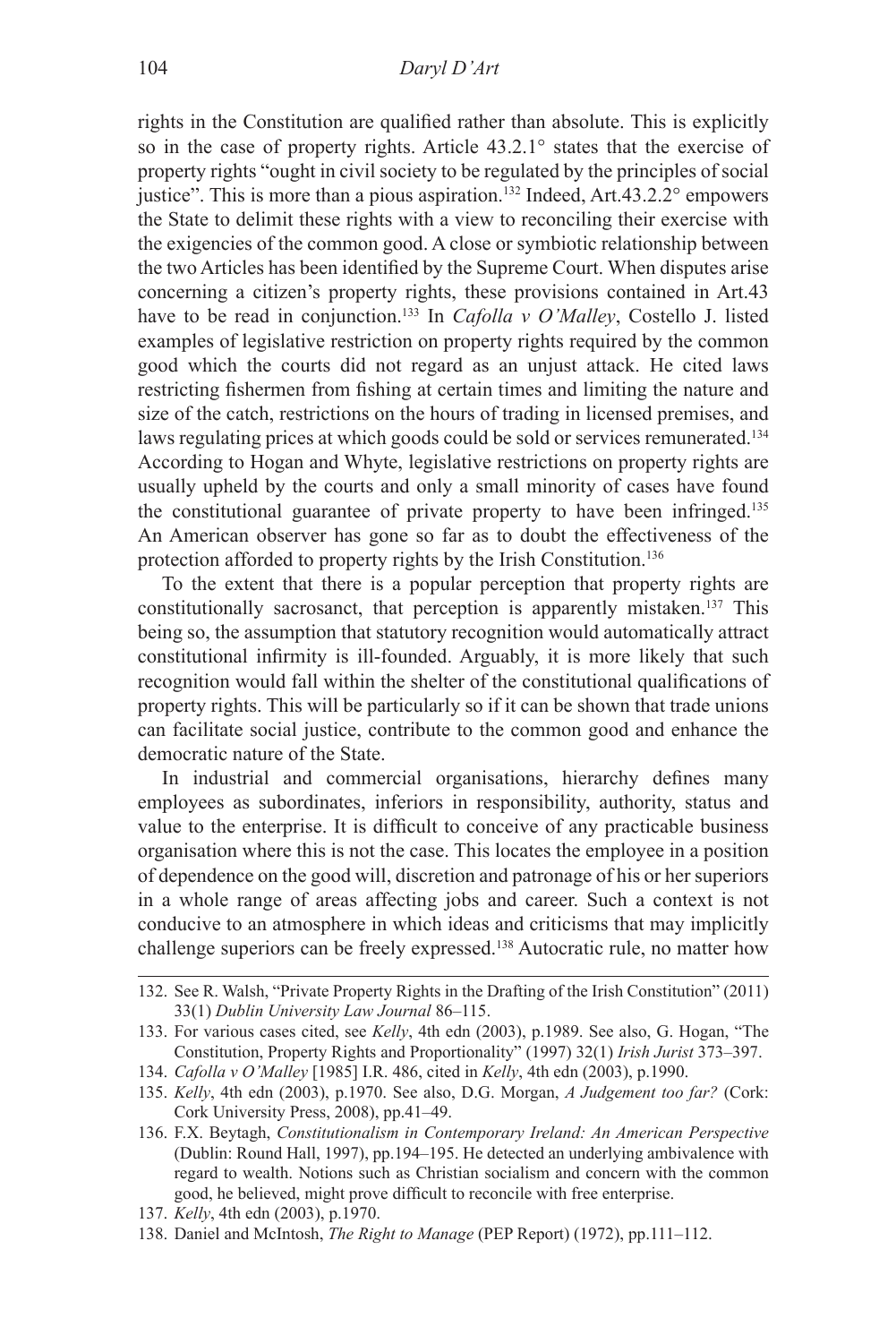benevolent, flatly contradicts the classic democratic ideals of participation and freedom of expression. The exercise of absolute power and the absence of accountability and countervailing checks and balances are foreign to any democratic polity. Essentially, this is the situation in the non-union firm.<sup>139</sup> It seems, therefore, more likely that the voice of those at the bottom of the hierarchy will be more freely expressed and more effectively heard when backed by a framework that is independent of the power, status and reward system of the organisation. By deployment of their collective strength, trade unions compensate workers for the power they cannot have within the formal hierarchy.<sup>140</sup> Accordingly, trade unions not only emphasise the human value of the labour commodity in a market system but, in imposing a check on the exercise of power, express and foster democratic values and culture.

In wider society, unions act to promote values of social solidarity and counter the socially corrosive effects of atomistic market individualism.<sup>141</sup> Furthermore, there is evidence to show that union membership promotes citizen engagement and political participation.<sup>142</sup> Thus, by enhancing the democratic nature of the State, restricting abuse by the economically powerful and so contributing to social justice and the common good, unions can be regarded as socially beneficial.143 Indeed, the ILO has highlighted the vital contribution made by trade unions to social justice.144 Consequently, a constitutional challenge to a legislative enactment on statutory recognition is open to being strongly opposed on at least two grounds. First, the constitutional guarantee of property rights is not absolute but qualified by the exigencies of social justice and the common good. Facilitation of these objectives by trade unions, along with their enhancement of democracy and the democratic nature of the State, would arguably bring unions and their recognition within the shelter of these qualifications. Even if a statutory obligation to recognise a union were to amount to an interference with a property right, it would, under

- 139. D. D'Art, "Managing the Employment Relationship in a Market Economy" in D. D'Art and T. Turner (eds), *Irish Employment Relations in the New Economy* (Dublin: Blackhall, 2002), p.48.
- 140. Daniel and McIntosh, *The Right to Manage* (PEP Report) (1972), p.112.
- 141. On the atomistic effect of market individualism, see M.J. Sandel, *What Money Can't Buy: The Moral Limits of Markets* (London: Penguin, 2012).
- 142. D. D'Art and T. Turner, "Trade Unions and Political Participation in the European Union: Still Providing a Democratic Dividend?" (2007) 45(1) *British Journal of Industrial Relations* 103–126.
- 143. See B.J. Frick, "Not Just Collective Bargaining: The Role of Trade Unions in Creating and Maintaining a Democratic Society" (2009) 12(2) *Working USA: The Journal of Labour and Society* 249–264. See also, J. Fudge, "Trade Unions, Democracy and Power" (2011) 7(1) *International Journal of Law in Context* 95–105; B. Furaker and M. Bengtsson, "Collective and Individual Benefits of Trade Unions: A Multi-Level Analysis of 21 European Countries" (2013) 44(5–6) *Industrial Relations Journal* 548–565.
- 144. Committee of Experts on the Application of Conventions and Recommendations 1983, cited in von Prondzynski, *Freedom of Association* (London: Mansell, 1987), p.232. The ECtHR has identified trade unions as an important tool in achieving social justice and harmony: *Guide on Article 11 of the European Convention on Human Rights: Freedom of Association and Assembly*, Council of Europe, December 2019 at pp.37/53, para.223.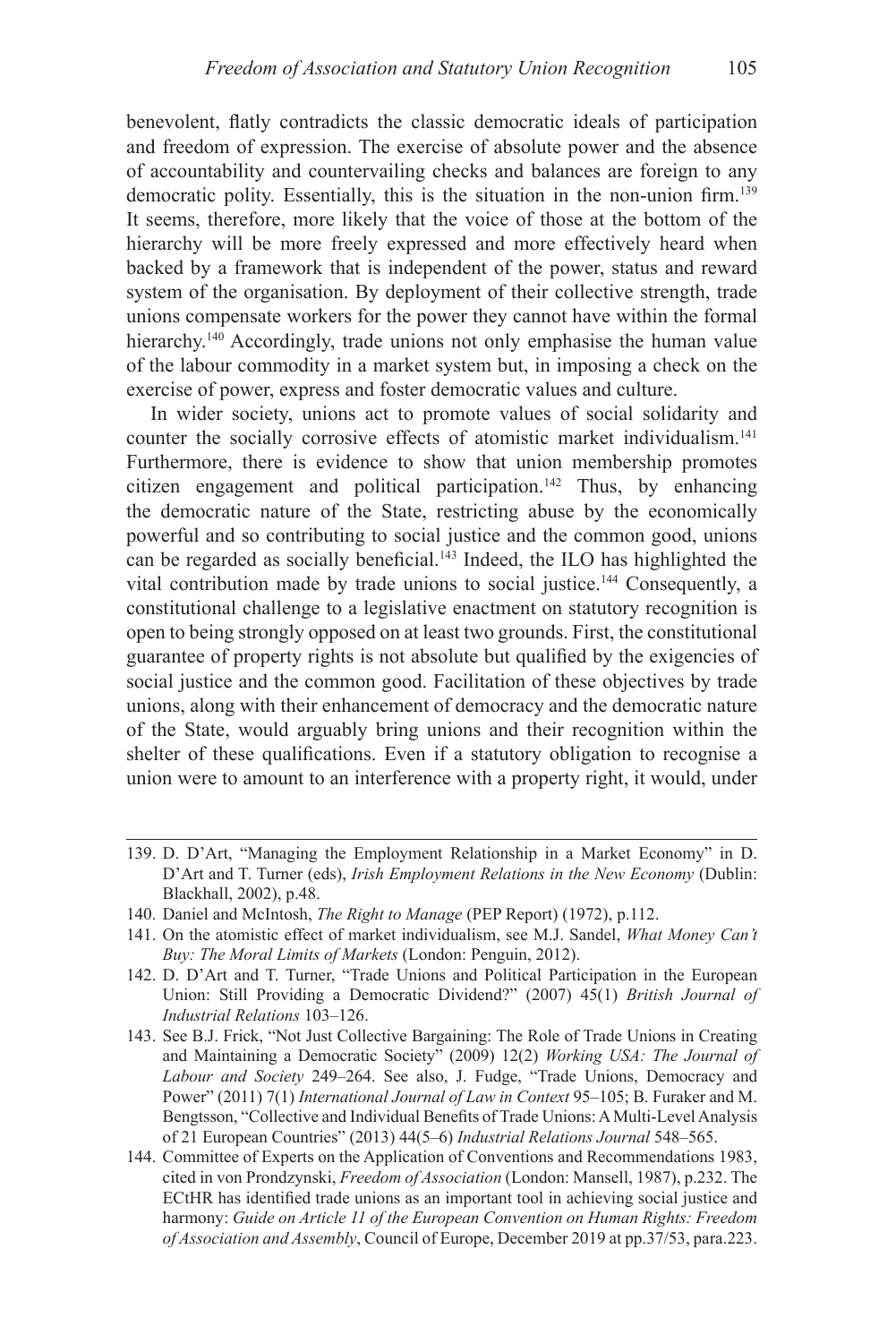Art.43.2.2°, likely remain valid as a "delimitation" of that right.<sup>145</sup> Second, it could be argued that an implicit unenumerated right latent in the constitutional guarantee of freedom of association is the right to union recognition. Many commentators have noted that without a concomitant right to recognition, the constitutional guarantee of freedom of association remains an illusory or mere paper right.146 The ECtHR judgment in *Demir* could be invoked as persuasive support for this contention.

### *Voluntarism and statutory recognition*

Another objection raised by the Constitution Review Group and reproduced by commentators and the High-Level Group on union recognition was that an obligation on the employer to recognise the employee's independent trade union would be contrary to the voluntary nature of Irish industrial relations.<sup>147</sup> Voluntarism is usually understood to mean that trade unions and employers are opposed to legal intervention in industrial relations and that the parties remain largely free to regulate the substantive and procedural terms of the employment relationship without State intervention.<sup>148</sup> Yet governments in these islands have continually intervened to regulate both the individual and collective employment relationship. Numerous pieces of Irish legislation regulating individual and collective relationships at work are not regarded as departing from the voluntarist tradition. For instance, there were few if any objections to the Industrial Relations Act 1990 as constituting a departure from voluntarism despite the fact that it breached ILO principles on trade union autonomy and legislated to regulate the internal balloting procedures in trade unions.149 Again, with the Industrial Relations (Amendment) Act 2015 which imposed limitations and duties on the employer regarding excepted bodies, no claims were made that it broke with voluntarism. It would seem, then, that trade unions and employers are not opposed to legislation per se—certainly not when it is perceived to support their interests. Consequently, the primary issues in respect of the Government's role in industrial relations is not whether

<sup>145.</sup> Casey (1972) 7(1) *Irish Jurist* 1–16 at 5.

<sup>146.</sup> See J.P. Casey, (1972) 7(1) *Irish Jurist* 1–16 at 4; Lynch, "Lawyers and Unions—The Right to Freedom of Association in the Irish Constitution" in Murphy and Twomey (eds), *Ireland's Evolving Constitution, 1937–97* (1998), p.227. Fennell and Lynch, *Labour Law in Ireland* (1993), pp.36–40.

<sup>147.</sup> *Constitution Review Group* (1996), p.316, para.3; N. Howlin and R.C. Fitzpatrick, "The Feasibility of Mandatory Trade Union Recognition" (2007) 29 *Dublin University Law Journal* 178–208 at p.185 fn.34; A. Purdy, "The Industrial Relations (Amendment) Act 2001 and the Industrial Relations (Miscellaneous Provisions) Act 2004—Have they helped?" (2004) 1(5) *Irish Employment Law Journal* 142–145.

<sup>148.</sup> von Prondzynski and McCarthy, *Employment Law* (1984), pp.28–29. See also, A. Kerr, "Industrial Relations Law", in M. Regan (ed.), *Employment Law* (Dublin: Bloomsbury, 2009), p.665; J. Wallace, "The Industrial Relations Act 1990: An Industrial Relations Perspective" in A. Kerr (ed.), *The Industrial Relations Act 1990: 20 Years On* (Dublin: Round Hall, 2010). See further, J. Wallace, P. Gunnigle and G. McMahon, *Industrial Relations in Ireland*, 3rd edn (Dublin: Gill and Macmillan, 2004), pp.70–79.

<sup>149.</sup> See D. D'Art, *Untying Workers' Hands*: *Trade Unions and the 1990 Industrial Relations Act*, report commissioned by the Workers Party, Dublin 2018, p.24.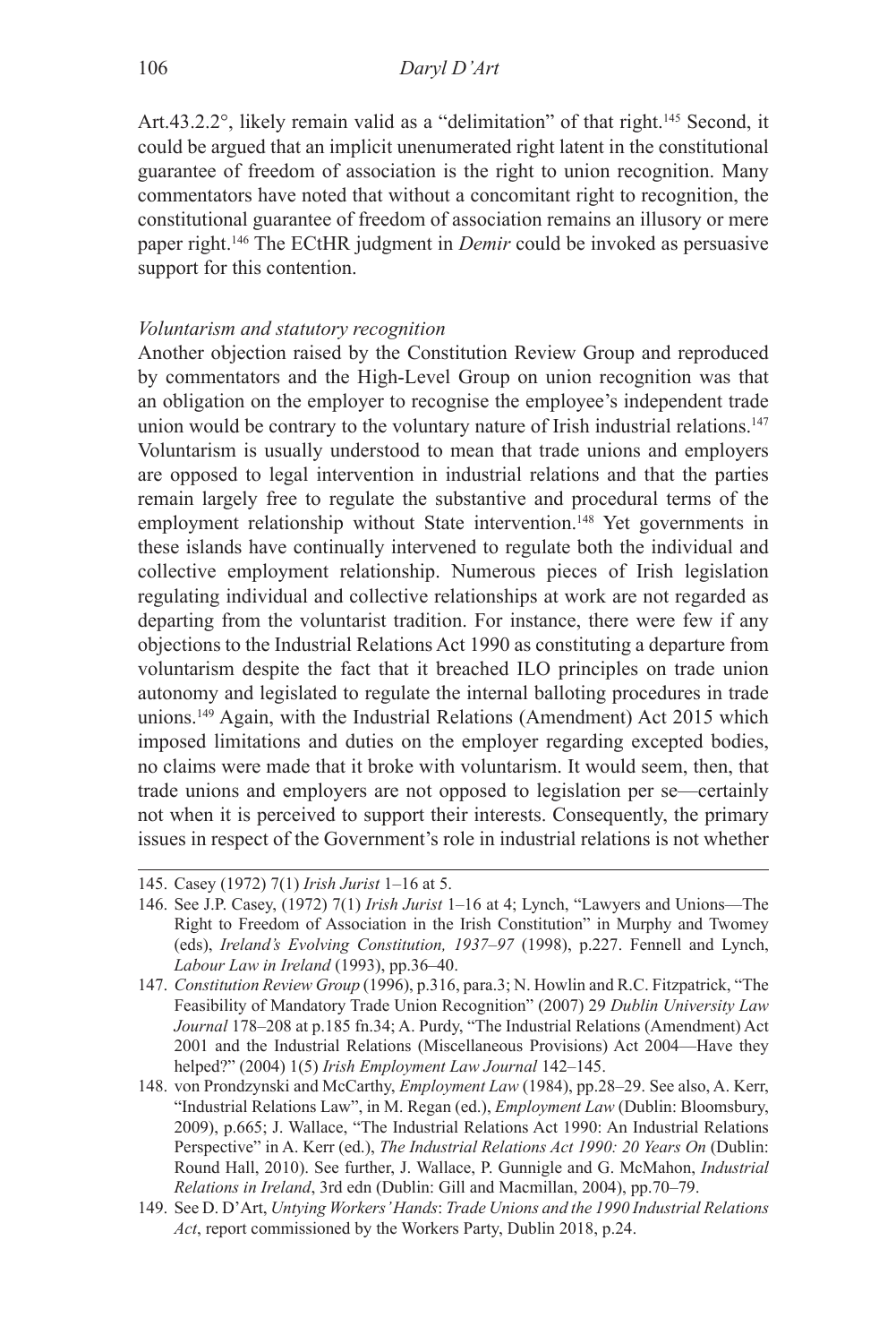it should intervene but rather what the degree of intervention should be, in what areas and for what objective.<sup>150</sup> Voluntarism appears as a slippery and ambiguous concept. In both the UK and Ireland, voluntarism has "tended to be more a general attitude than a precise doctrine".151 However, it may on occasion be a useful bogeyman deployed by those opposing a particular legislative enactment.<sup>152</sup>

Far from being a departure from voluntarism or free collective bargaining, statutory recognition fits easily within that tradition. Indeed, in certain circumstances, statutory recognition could act in support of a voluntarist system of industrial relations. This claim relies on the assumption that Irish State policy remains supportive of trade unions and collective bargaining. However, as noted above, collective bargaining cannot begin until a union is recognised for that purpose. Where growing employer opposition makes securing recognition increasingly problematic, then the State may intervene to create conditions where the democratic will of the employees can find practical expression and not be overridden by superior employer power. The ineffective Industrial Relations (Amendment) Act 2001, as amended, and the subsequent remedial measures contained in the Industrial Relations (Amendment) Act 2015 are examples of such intervention. Nevertheless, the question remains whether statutory recognition would involve a radical departure or fundamental break with the tradition of voluntarism. Even a cursory examination of what statutory recognition actually involves can only produce an answer strongly in the negative.

Statutory recognition imposes a legal obligation on the employer to recognise and negotiate with an independent trade union of his or her workers. In the negotiations or bargaining that follow recognition, there is no legal obligation on either or both of the parties to produce an agreement or a particular outcome with regard to wages or conditions of employment. The bargaining outcome will depend on the relative bargaining power of the parties, the skill of the respective negotiators and the market in which the enterprise operates. Thus, the outcomes, whatever they may be, are not imposed by the State but remain very much within the tradition of voluntarist collective bargaining. As the definitions or descriptions of voluntarism have it, the parties remain largely free to regulate the substantive and procedural terms of the employment relationship without State intervention.<sup>153</sup> The contention that statutory

<sup>150.</sup> M.W. Salamon, *Industrial Relations Theory and Practice* (Harlow: Financial Times Prentice Hall, 1987), pp.219–220.

<sup>151.</sup> *Report of the Commission of Inquiry on Industrial Relations* (Dublin: Stationery Office, July 1981), p.11, para.28.

<sup>152.</sup> See F. Meenan, *Working Within the Law*, 2nd edn (Dublin: Oak Tree Press, 1999). "Voluntarism", Meenan claims, "is becoming more and more of a misnomer because individual employment rights are increasingly protected by statute" (p.151). Later, in discussing a failed bill on statutory recognition, Meenan suggests that "its introduction would have undermined the voluntarism of Irish industrial relations" (pp.159–160).

<sup>153.</sup> See fn.149, which cites sources for many but very similar definitions of voluntarism. See also the definition contained in the *Report of the Commission of Inquiry on Industrial Relations* (Dublin: Stationery Office, 1981), p.10: "It is generally assumed that our system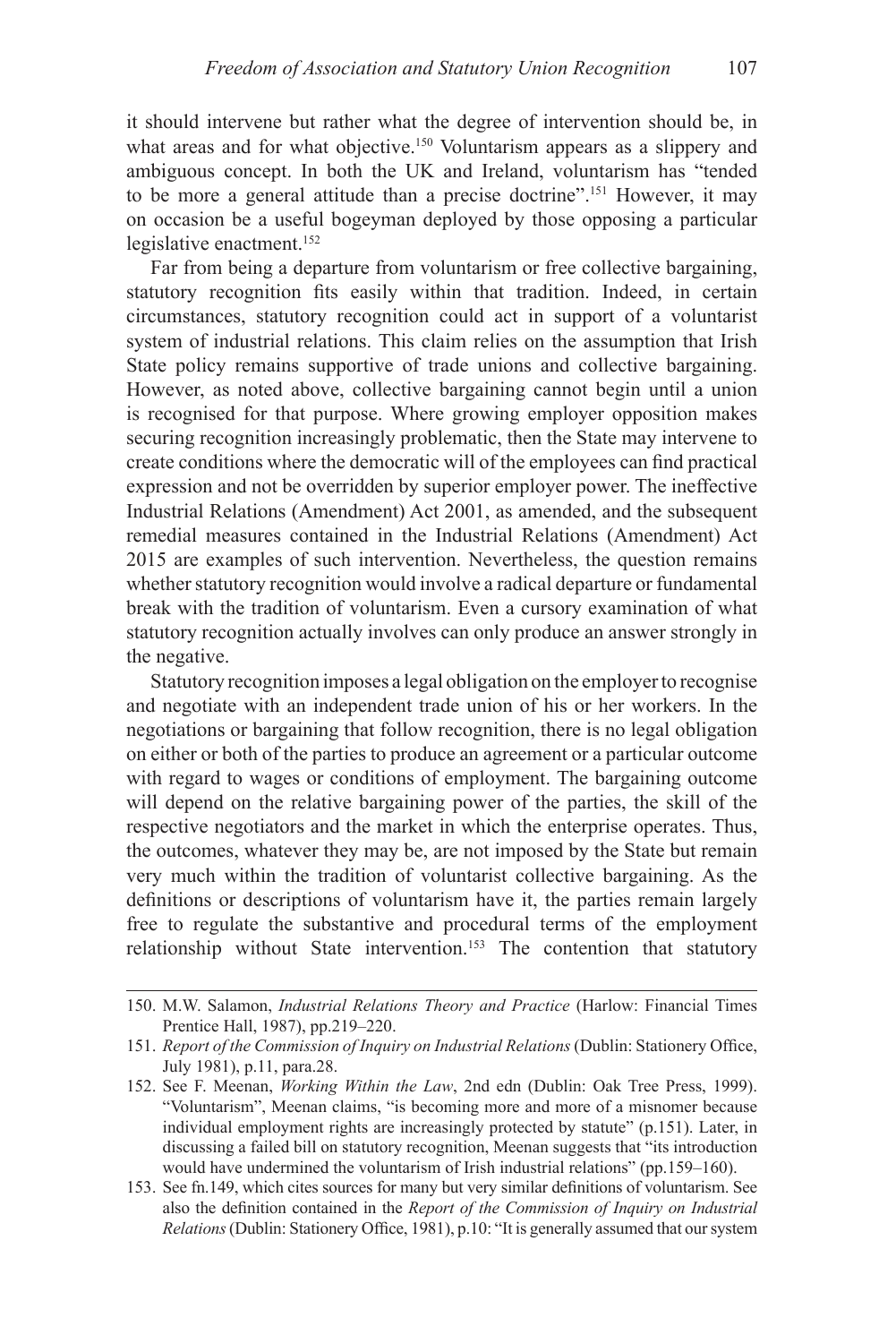recognition represents a shift from the voluntary system of industrial relations does not stand up to examination. It seems much more likely that a statutory procedure for union recognition would support voluntarism or collective bargaining as the principal method regulating the employment relationship.

### *Statutory recognition and inward investment*

A further concern raised by the Review Group was the negative consequence that statutory recognition might have on government inward investment policy. The policy of encouraging foreign firms to locate in Ireland might be jeopardised, the group suggested, if these firms "were effectively coerced to negotiate with a particular trade union".<sup>154</sup> This concern was also reflected by the High-Level Group on union recognition.155 Before addressing the substance of this claim, the language in which it is couched needs examination.

"[E]ffectively coerced to negotiate with a particular union" is a pejorative, partisan formulation. Such rhetoric is the stock in trade of those opposing legislation facilitating recognition. For example, some commentators in discussing legislating for recognition prefer the prefix "mandatory" rather than "statutory".156 Mandatory suggests command, coercion, conjuring up fanciful images of union power and a disregard of individual rights. The nineteenthcentury claim that law itself is essentially and ultimately coercive is now regarded as a crudely lopsided view. It ignores the facilitative role played by the law.157 Nonetheless, coercion or command remains as an aspect of the law but the salience of these features will be contingent on context. Many legislative enactments in collective or individual employment law can arguably be regarded as primarily facilitative. Examples include the establishment of a floor below which wages cannot fall or the requirement that employees be consulted in pursuit of improved health and safety. Sanctions, however, attend failure of implementation by the employer. Yet these legislative enactments are not, it would seem, regarded as coercive or labelled mandatory. On this basis, beyond a simple animus, it is difficult to comprehend how statutory recognition could be seen as any more coercive than minimum wage or health and safety legislation. Statutory recognition may be more correctly seen as facilitative rather than coercive. It gives concrete expression to the democratic decision of workers to be represented by a union or unions in negotiation with their employer. The particular union or unions designated to represent and negotiate on behalf of employees is not a result of legislative prescription. Rather, it flows from a free, independent, democratic employee choice. Statutory recognition facilitates the realisation of that choice. It is surprising that the question of

is a voluntary one, by which we mean that the parties to the industrial relations process are free to agree or not agree on the substantive principles which are to govern their mutual rights and obligations and to regulate their behaviour without the intervention of the State … it is a shorthand term for a variety of attitudes and principles."

<sup>154.</sup> *Constitution Review Group* (1996), p.316, para.3.

<sup>155.</sup> See D. D'Art and T. Turner (2003) 34(3) *Industrial Relations Journal* 227–240 at 232.

<sup>156.</sup> See Howlin and Fitzpatrick (2007) 29(1) *Dublin University Law Journal* 178–208; Purdy (2004) 1(5) *Irish Employment Law Journal* 142–145 at 143.

<sup>157.</sup> H.L.A. Hart, *The Concept of Law* 3rd. ed. (Oxford University Press) 2012, pp.18–25.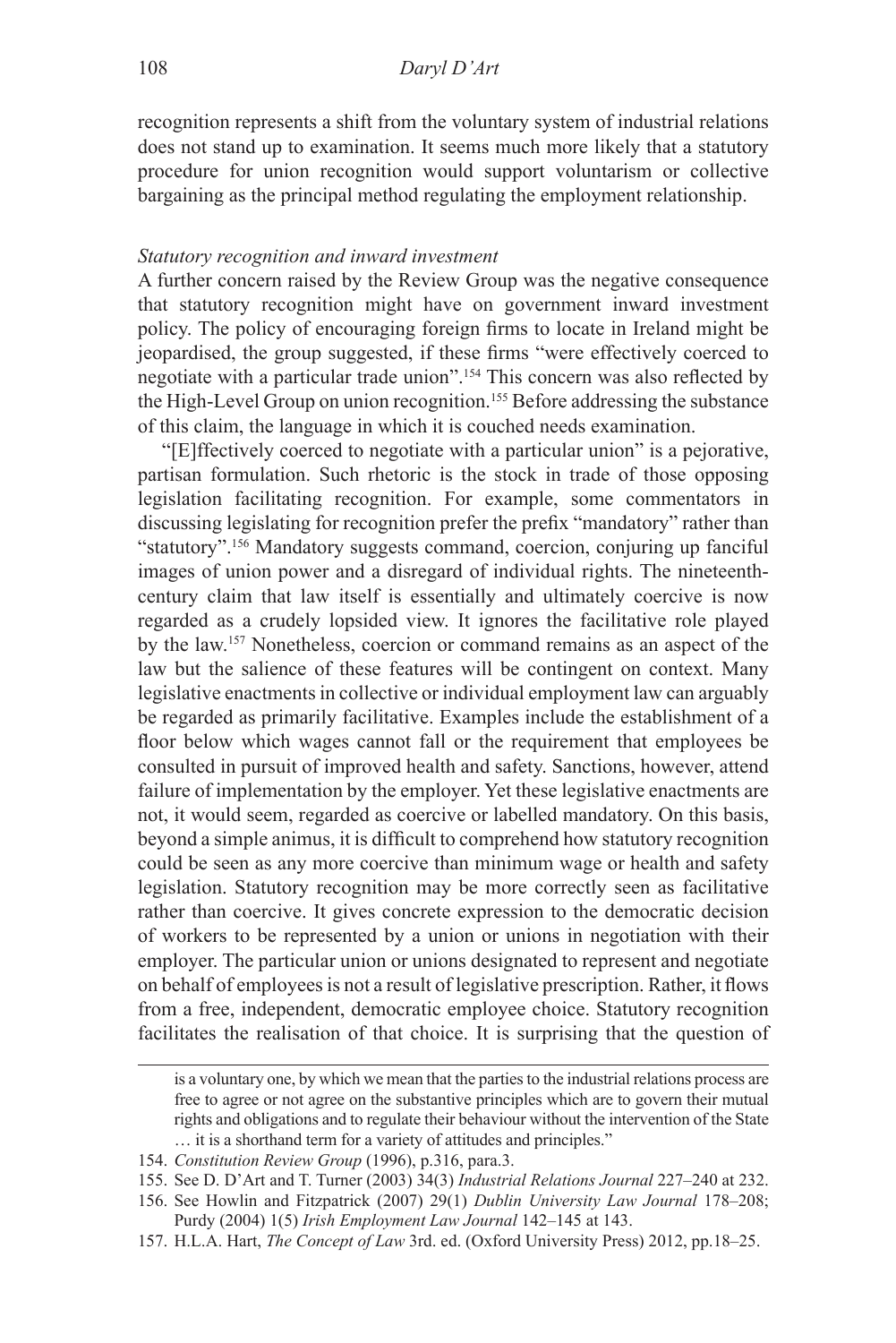who decides—employer or employees—the identity or acceptability of the negotiating union(s) should resurface in the late-20th century. That question was at the heart of the 1913 strike.<sup>158</sup>

Owing to a dearth of survey evidence, it is difficult to establish with any certainty the extent to which statutory recognition might act as a deterrent to multinationals contemplating investment in this jurisdiction. Consequently, what follows is purely speculative. Many multinationals locating here already have some form of statutory recognition in their home countries. In the United States, statutory recognition has been on the statute book since 1935. Since then, employer-sponsored enactments have, in the intervening years, shaped the legislation more to their satisfaction.<sup>159</sup> Yet many employers would probably prefer to operate without trade unions. The strength of that preference will vary depending on ideology, culture and the institutional arrangements in the home country. For some corporations, existing legislation on recognition may constitute no more than a minor irritant. It is unlikely to figure as a major determinant encouraging capital flight from the home country. There is apparently no evidence to show that the absence of statutory recognition in this State figures prominently as an incentive in multinational investment decisions. Rather, the principal reasons multinationals locate here are facilitative government policy, a generous taxation regime and the easy availability of educated, skilled workers. In fact, union density levels are higher in foreign multinationals, including those of US origin, than in domestic private sector firms.160 The prospect of statutory recognition may be of more concern to domestic private sector firms than foreign multinationals.<sup>161</sup>

# *The* Ryanair *case and the impossibility of statutory recognition*

In the *Ryanair* case, the Supreme Court held that "Ryanair is perfectly entitled not to deal with trade unions nor can a law be passed compelling it to do so".<sup>162</sup> The reasoning behind this peremptory dismissal of statutory recognition was not explained or developed in the case. It may stem from an assumed constitutional impediment. If it is the case that statutory recognition is a legal impossibility, the Irish State would occupy a unique position among western democracies. For example, in the Scandinavian countries, employers are legally obliged to recognise trade unions.163 In the UK, there is a statutory

- 159. D. D'Art and T. Turner, "Trade Union Growth and Recognition", in *Labour and Employment Regulation in Europe*, J. Lind, H. Knudsen and H. Jorgensen (eds.) (Brussels: P.I.E. Peter Lang, 2004), pp.126–127. See also, Taft Hartley Act 1947.
- 160. J. Lavelle, A. McDonnell and P. Gunnigle, "Employee Representation and Consultation" in Lavelle, McDonnell and Gunnigle (eds), *Human Resource Practices in Multinational Companies in Ireland*: *A Contemporary Analysis* (Dublin: Stationery Office, 2009), pp.99–120.
- 161. Doherty notes that the majority of cases (72 per cent) taken under the 2001/4 Acts involved indigenous employers. See Doherty (2009) 60(4) *Northern Ireland Legal Quarterly* 1–45.
- 162. *Ryanair v Labour Court* [2007] 4 I.R. 199 at 215.
- 163. Co-Determination Act (MBL) 1985, Sweden. See also, D. D'Art, *Economic Democracy and Financial Participation: A Comparative Study* (London: Routledge, 1992), pp.156–158.

<sup>158.</sup> P. Yeates, *Lockout Dublin 1913* (Dublin: Gill & Macmillan, 2000).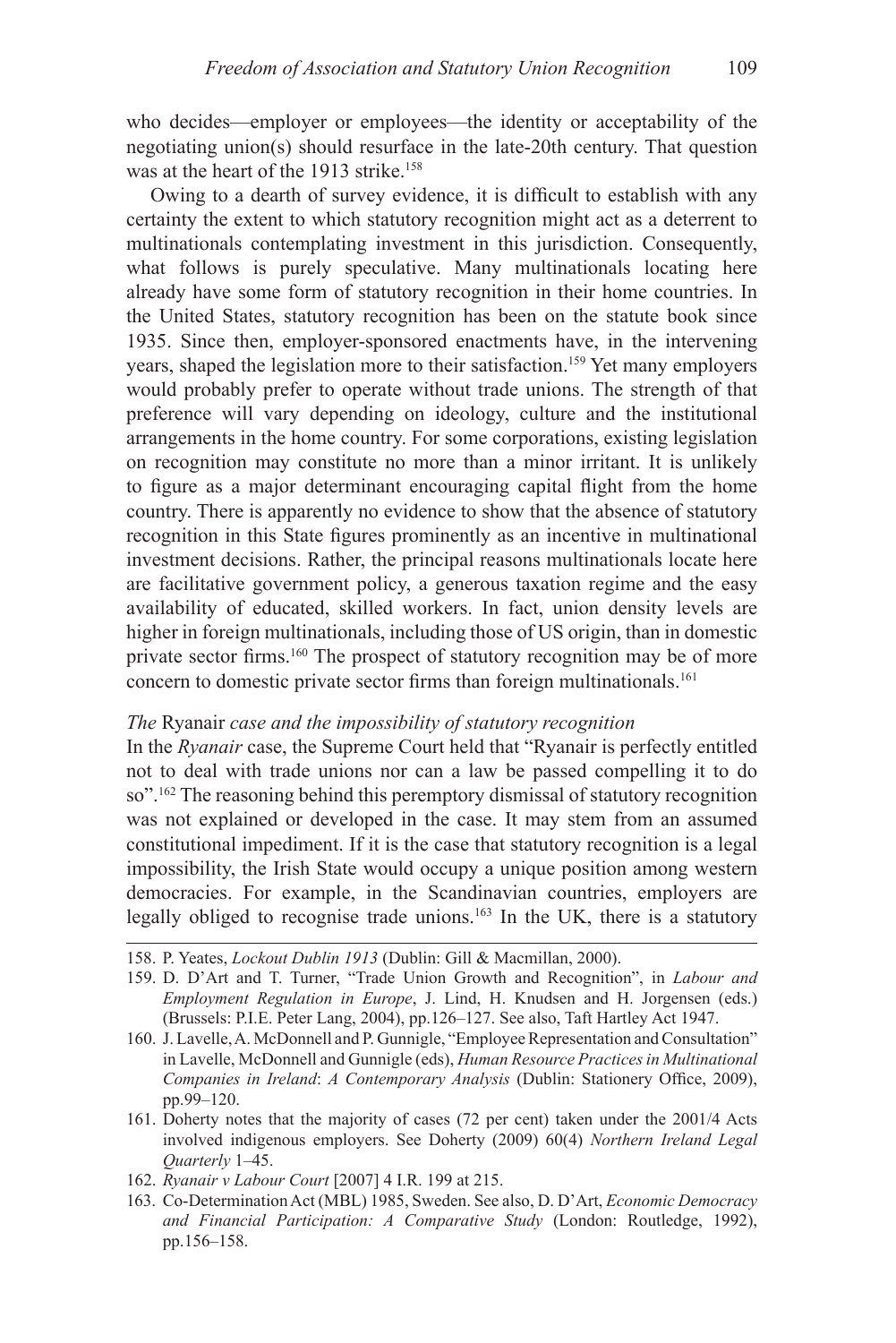mechanism in place to facilitate union recognition.<sup>164</sup> Since 1935, employers in Canada and the United States are legally obliged to recognise and negotiate with trade unions if that is the democratic choice of their employees. These latter two countries are of particular interest. Both Canada and the United States, like Ireland are governed by constitutions. The constitutions of these two countries likely extend stronger protection to property rights without the qualifications attending these rights that feature in the Irish Constitution. Yet both countries have laws facilitating statutory recognition. In the United States the law governing statutory recognition survived a constitutional challenge and remains on the statute book.<sup>165</sup>

The claim that a law cannot be passed obliging Ryanair or by implication any employer to recognise and negotiate with a trade union is, arguably, mistaken. According to one authority, existing legislation already imposes a series of miscellaneous duties of consultation and recognition on certain employers. The Universities Act 1997, the Education Act 1998 and the Institutes of Technologies Act 2006 are examples cited in support.<sup>166</sup> However, the strongest or most unequivocal examples are the Railways Acts of 1924 and 1933. These Acts require that all terms and conditions be negotiated between the employer and the trade unions representing employees.<sup>167</sup> It is, in short, a form of statutory recognition. Though these Acts predate the 1937 Constitution, they have gone unchallenged and so remain good law. While they were amended by s.46 of the Transport Act 1950, the provision remains that rates of pay, etc. of CIÉ employees are regulated in accordance with agreements entered into by CIÉ and the appropriate trade unions.<sup>168</sup> That being so, it renders much of the argument in this section somewhat superfluous. The solidity of the supposed constitutional and other obstacles to statutory recognition employers' property rights and right of dissociation, the horizontal effect, the incompatibility with voluntarism—are all without substance.

# SUMMARY AND CONCLUSION

The right to form associations and trade unions is a right that the State guarantees in Art.40.6.1°iii of the Constitution. It is one of the hallmarks of a democratic state. The primary purpose for which workers form and join

<sup>164.</sup> Trade Union and Labour Relations (Consolidated) Act 1992, also Employment Relations Act 1999. (UK)

<sup>165.</sup> D. D'Art and T. Turner, "Ireland in breach of ILO Conventions on Freedom of Association, claim academics", (2007) IRN No. 11, *Industrial Relations News,* 21 March 2007, pp.1–4.

<sup>166.</sup> K. Costello, *Labour Law in Ireland* (The Netherlands: Wolters Kluwer, 2016), p.212.

<sup>167.</sup> Costello, *Labour Law in Ireland* (2016), p.211.

<sup>168.</sup> Kerr and Whyte, *Irish Trade Union Law* (1985), p.19. CIÉ is the body responsible for public transport. Originally CIÉ was the body with overall responsibility for public transport. Today the company is divided into three entities—Bus Éireann, Dublin Bus and Irish Rail. Despite this rearrangement wages and conditions in these firms continue to be determined by recognised independent trade unions through collective bargaining.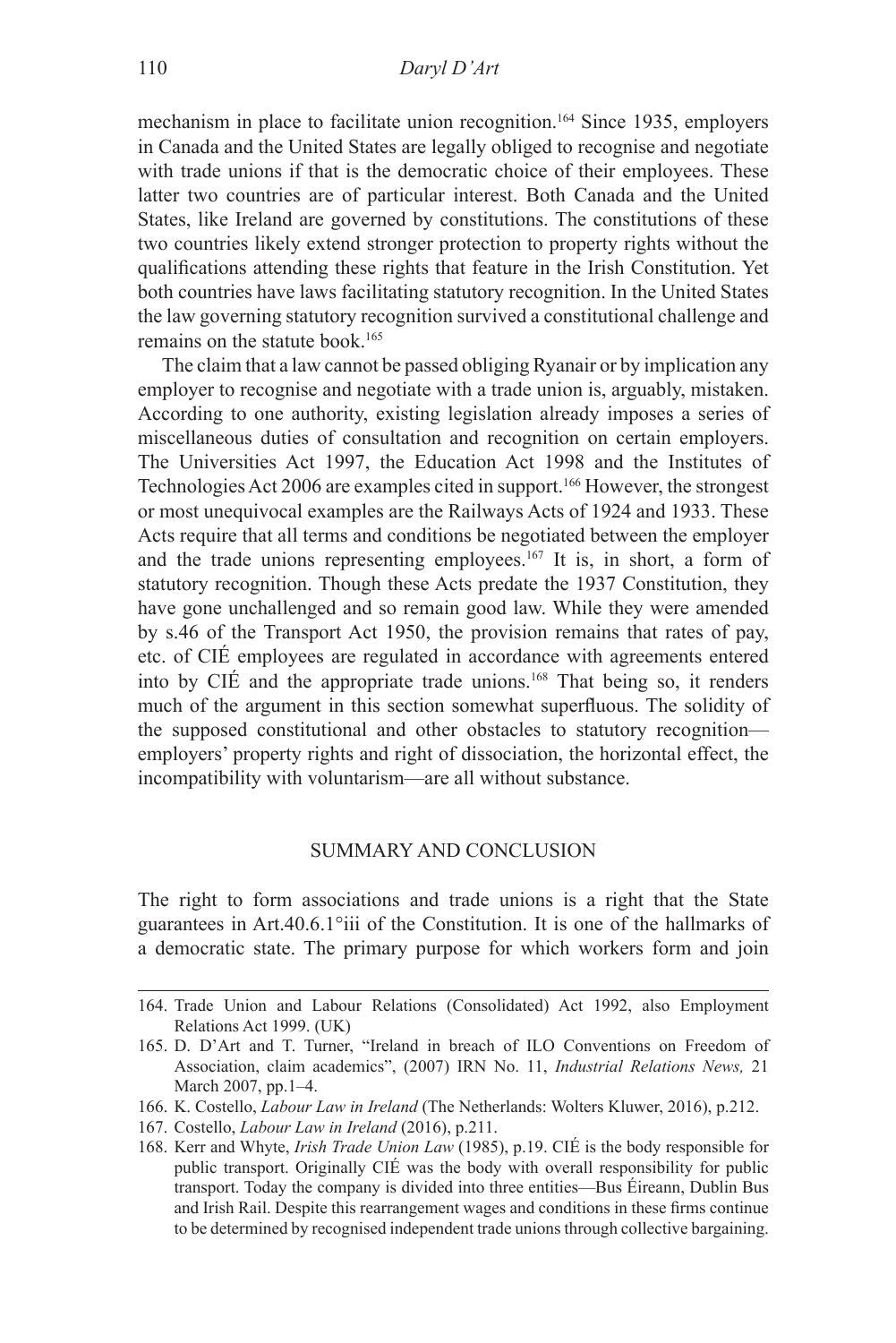trade unions is not simply the pleasure of association, but to exercise through their collective some influence on employer decision-making affecting their working lives. This legitimate objective can be fully realised only when the employer agrees or is obliged to recognise and negotiate with an independent trade union(s) of his or her employees. Many commentators acknowledge that the right to associate without a concomitant right to recognition renders the right illusory.

The contention that union recognition is the practical embodiment of freedom of association has not, to date, been accepted by the Irish judiciary. They have consistently ruled that the right to associate does not involve a corresponding right to recognition. This formalist interpretation of freedom of association is not unique to this jurisdiction. Until relatively recently, the ECtHR adopted the same position. However, as a consequence of the unanimous judgment of the Grand Chamber in *Demir*, a radical departure from that ECtHR's previous case law has taken place. The ECtHR now subscribes to the view that the formalist interpretation of freedom of association is "theoretical and illusory". Only a purposive or functional interpretation can make that right "practical and effective". As matters now stand, freedom of association, according to the ECtHR, necessarily encompasses not only the right to form and join trade unions but an accompanying and indivisible right to union recognition and collective bargaining.

The question arises as to what practical effect the ECtHR's *Demir* judgment has in this jurisdiction. It may well place the Irish judiciary under some obligation to modify, if not radically alter, their long-held position separating the right to associate in unions from a corresponding right to recognition. In future cases of contested recognition, Irish judges may be placed under some constraint. Continuing to apply the traditional formalist interpretation in the face of its unanimous and comprehensive rejection by the ECtHR, would seem at least discourteous, as it would appear to set at nought the judgments of that court. The position of the Irish State regarding ECtHR judgments seems less ambiguous. The ECtHR judgment in *Wilson* was briefly considered above. It was incorporated by Ministers Bruton and Nash in S.I. No. 139 of 2004 "to remove any doubt as to Ireland's full compliance with the judgment".<sup>169</sup> Extrapolating upon that willingness, the judgment in *Demir* would have the salutary effect of opening the road to statutory recognition thereby giving practical substance to the constitutional guarantee of freedom of association.

It is, however, the case that the above outcome is subject to the primacy of the Irish Constitution. Where judgments of the ECtHR conflict with the Constitution, there is no requirement that they be incorporated into Irish law.<sup>170</sup> That would hold good in the event of its being shown that a legal obligation on the employer to recognise a union would be unconstitutional. The supposed

<sup>169.</sup> S.I. No. 139/2004 Industrial Relations Act 1990 (Code of Practice on Victimisation) Declaration Order 2004. See "Ministers Bruton and Nash to reform Industrial Relations (Amendment) Act" (fn.74).

<sup>170.</sup> *Human Rights Explained* (Dublin: Irish Human Rights and Equality Commission, 2015), p.11.